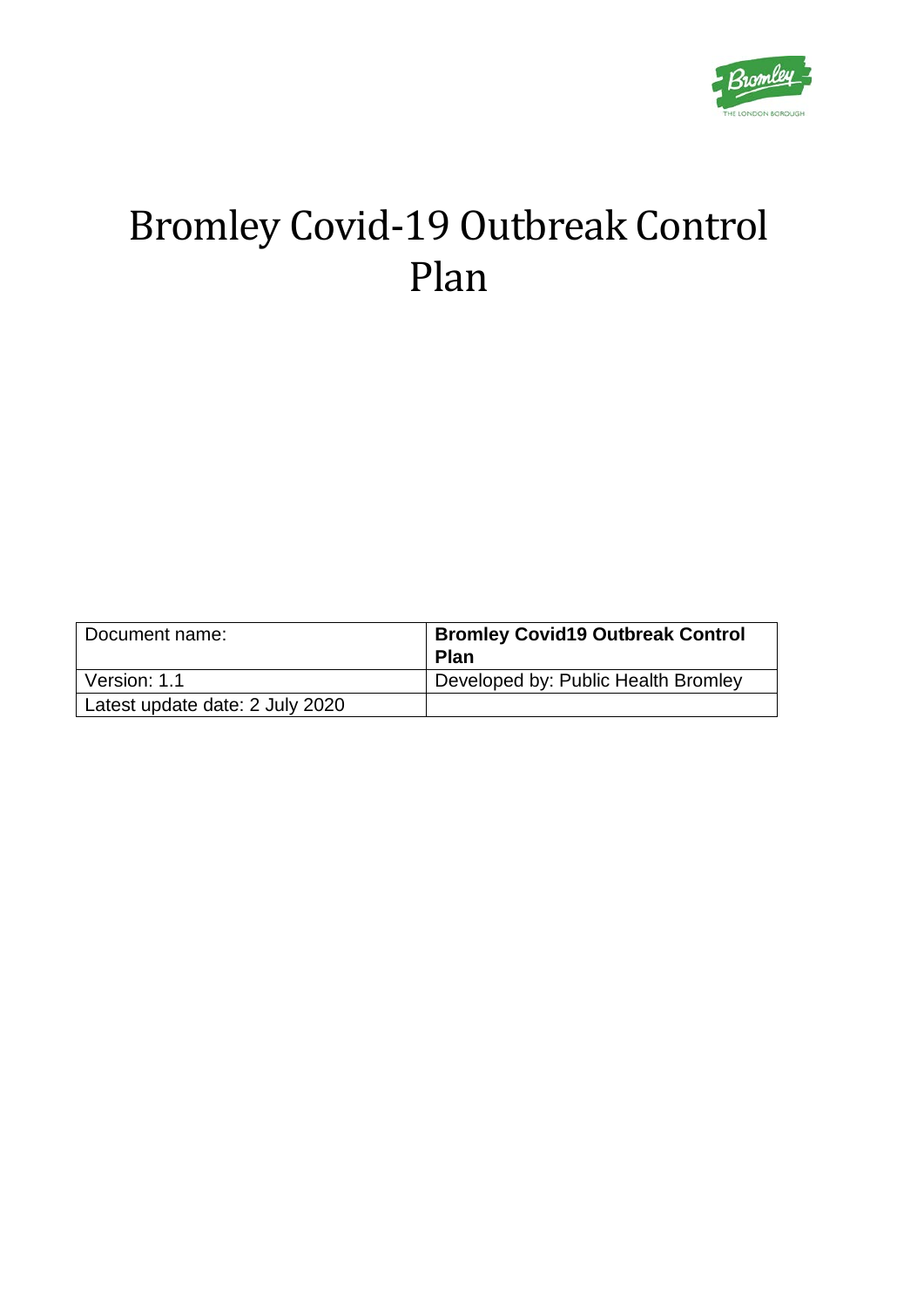# **Table of contents**

| 1. Introduction<br>$1.1.$ Aim<br>1.2. Objectives<br>1.3. Principles<br>1.4. Relationship to other plans                                                                                                                                                                                                                                                                                                                                                                                                              | $\overline{2}$<br>3<br>3<br>4<br>4                                    |
|----------------------------------------------------------------------------------------------------------------------------------------------------------------------------------------------------------------------------------------------------------------------------------------------------------------------------------------------------------------------------------------------------------------------------------------------------------------------------------------------------------------------|-----------------------------------------------------------------------|
| 2. Planning and preparedness<br>2.1. Background<br>2.2. Outbreak prevention<br>2.3. Data and Intelligence<br>2.3.1. Surveillance and monitoring data<br>2.3.2. Escalation<br>2.3.3. Data for management of complex outbreaks<br>2.3.4. Data requirements to support cases and contacts<br>identified as vulnerable<br>2.3.5. GDPR and data security<br>2.3.6. Local data reporting<br>2.4. Supporting vulnerable people<br>2.5. Bromley's approach to testing<br>2.6. Responding to local outbreaks<br>2.7. Triggers | 5<br>5<br>5<br>6<br>6<br>7<br>8<br>8<br>8<br>8<br>9<br>10<br>12<br>12 |
| 3. Legal powers                                                                                                                                                                                                                                                                                                                                                                                                                                                                                                      | 15                                                                    |
| 4. Governance                                                                                                                                                                                                                                                                                                                                                                                                                                                                                                        | 16                                                                    |
| 5. Learning from this plan.                                                                                                                                                                                                                                                                                                                                                                                                                                                                                          | 17                                                                    |
| Appendix 1. Joint agreement LCRC and local authority<br>Appendix 2. Standard Operating Procedures for Community Cluster<br>Appendix 3. Deployment of Mobile Testing Units<br>Appendix 4. Teams sitting under this Outbreak Control Plan                                                                                                                                                                                                                                                                              | 18<br>20<br>22<br>25                                                  |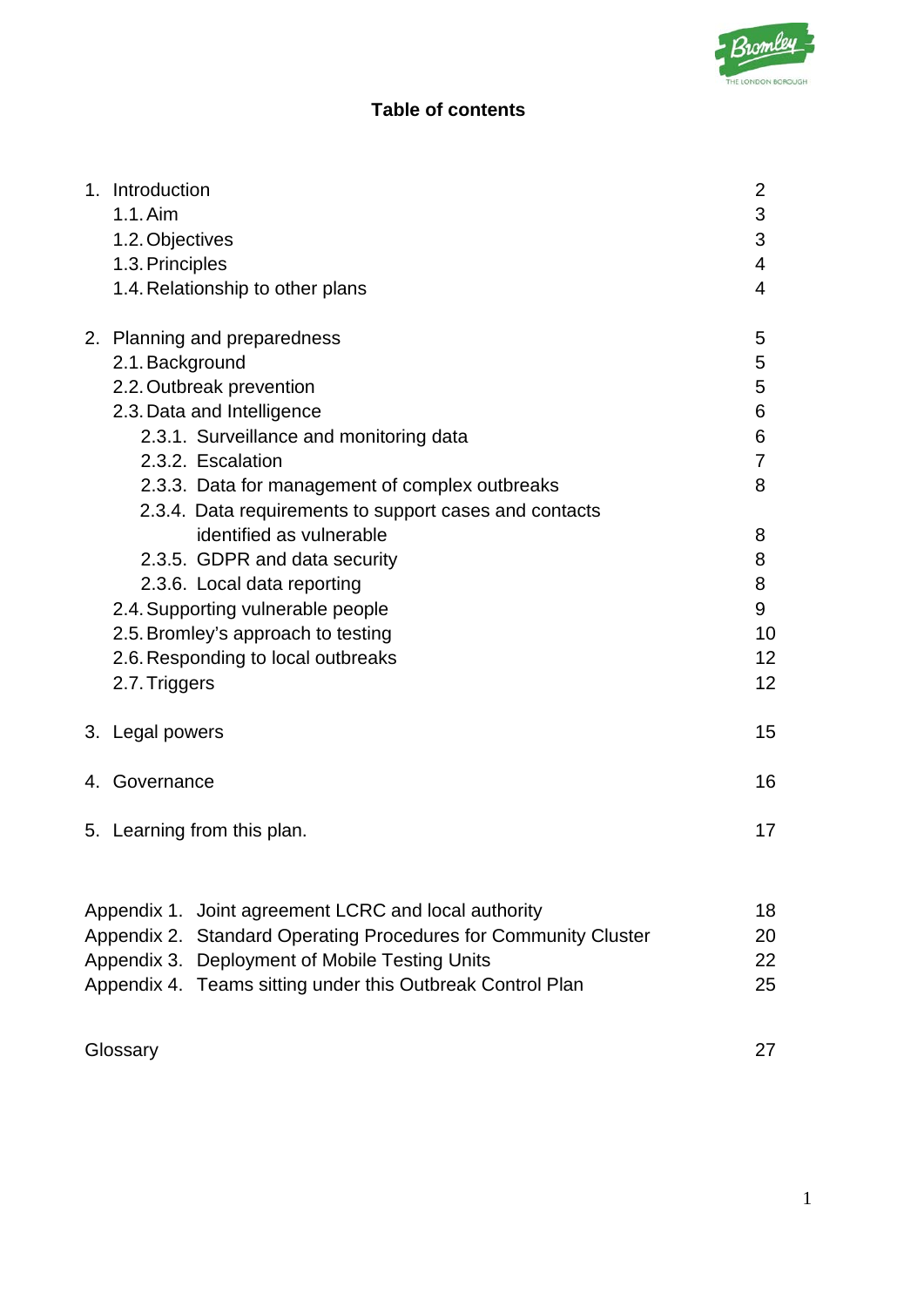

# **1. Introduction**

This plan is the local COVID-19 Outbreak Control plan and provides the framework for coordinating the Bromley borough multi-agency response to COVID-19 pandemic. The information within this plan is designed to complement individual agencies own arrangements. Partner agencies will need to link this plan with their own COVID-19 Incident Plans and Business Continuity Plans.

In the case of a local outbreak of Covid-19, in most situations the lead for this outbreak will be PHE via the London Coronavirus Response Centre (LCRC). Bromley will be providing a local support role to the work of the LCRC in the event of an outbreak in all settings except a Community Cluster (Table 1).

In the event of a Community Cluster, which is likely to be identified first by the close data surveillance in LB Bromley Public Health but may be notified by LCRC, Bromley Public Health will take the lead. An action plan outlining how Bromley Public Health will manage a community cluster is in Appendix 2.

|                                                                                       | Care<br>setting<br>s                                                                                                                                                                                                                                                                                                                                                                                                                                                                                                                                                          | School<br>and<br>Early<br>Years                                                                                                                                                                                                                                                                                                                                                                                                                                                               | Workpl<br>ace                                          | Primar<br>y care                                                                                                                                                                                                                                                                                                                                                            | Prison/<br>custodial<br>institutio<br><b>ns</b> | <b>Homeles</b><br>s and/or<br>hostel | <b>Community cluster</b> |
|---------------------------------------------------------------------------------------|-------------------------------------------------------------------------------------------------------------------------------------------------------------------------------------------------------------------------------------------------------------------------------------------------------------------------------------------------------------------------------------------------------------------------------------------------------------------------------------------------------------------------------------------------------------------------------|-----------------------------------------------------------------------------------------------------------------------------------------------------------------------------------------------------------------------------------------------------------------------------------------------------------------------------------------------------------------------------------------------------------------------------------------------------------------------------------------------|--------------------------------------------------------|-----------------------------------------------------------------------------------------------------------------------------------------------------------------------------------------------------------------------------------------------------------------------------------------------------------------------------------------------------------------------------|-------------------------------------------------|--------------------------------------|--------------------------|
| London<br><b>Coronavirus</b><br><b>Response</b><br><b>Centre</b><br>(PHE)<br>response | Receive notification from Level 2<br>- Receive notification<br>from Level 2<br>Gather information and undertake a risk assessment<br>- Support Local<br>with the setting<br>Authority in their risk<br>Provide advice and manage cases and contacts,<br>$\overline{\phantom{a}}$<br>assessment of and<br>testing and infection control<br>response to an<br>Provide information materials to the setting<br>identified community<br>Recommend ongoing control measures<br>cluster<br>Convene Incident Management Team (IMT) if<br>required<br>Provide information to DsPH and |                                                                                                                                                                                                                                                                                                                                                                                                                                                                                               |                                                        |                                                                                                                                                                                                                                                                                                                                                                             |                                                 |                                      |                          |
| Local<br>authority<br>response                                                        | $\overline{\phantom{a}}$                                                                                                                                                                                                                                                                                                                                                                                                                                                                                                                                                      | advice/recommendations for ongoing support<br>Prevention work and respond to enquiries<br>Support vulnerable contacts who are required to<br>self-isolate<br>Liaise with settings to provide ongoing advice and<br>and PPE<br>Participate in IMT if convened by LCRC<br>Local communications e.g. briefings for Cllrs, local<br>press enquiries, communications with the public<br>Liaise with CCG, GPs and other healthcare<br>providers to provide ongoing healthcare support to<br>setting | support for testing, communications, infection control | - Receive notification<br>from Level 2<br>- Convene IMT<br>- Provide support to<br>community which may<br>include translated<br>materials, support to<br>self-isolate, advice<br>and enforcement<br>- Liaise with the local<br>CCG, GPs and other<br>healthcare providers<br>- Local communications<br>(e.g. Cllr briefing, local<br>press inquiries,<br>comms with public) |                                                 |                                      |                          |

#### *Table 1. Responsibilities and roles of PHE and local authority in the event of an outbreak*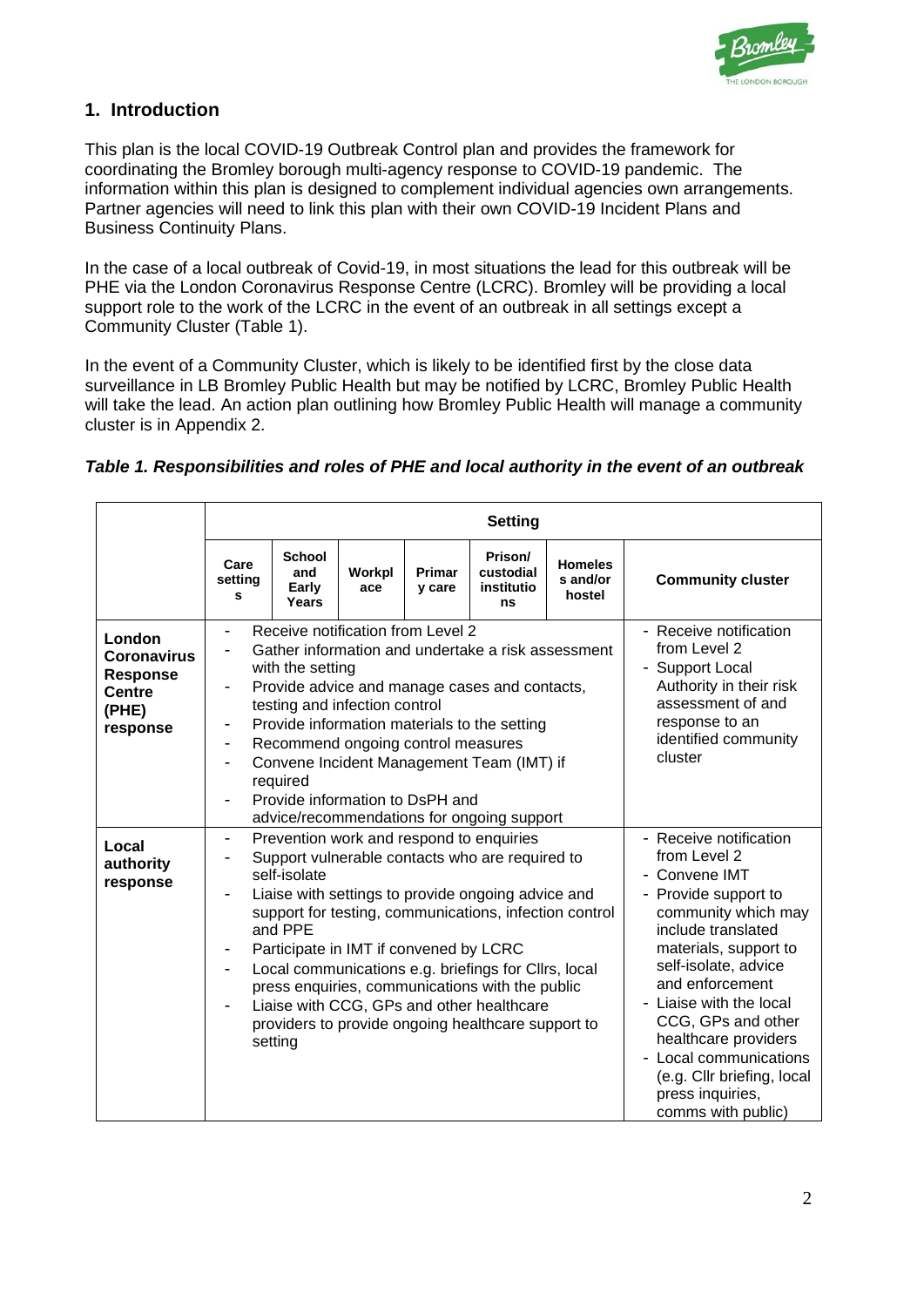

Table 1 clearly summarises that the role of the local authority Public Health is prevention of outbreaks, supporting LCRC in their management of all outbreaks except those which are community cluster, where the local Bromley Public Health will lead the management of the outbreak with the support of the LCRC.

In the event of an outbreak affecting neighbouring boroughs, there is an agreement in place across South East London for managing cross-border outbreaks and for mutual aid.

This Outbreak Control Plan is the overarching plan beneath which we have individual teams or work streams leading on Test and Trace, Data and Intelligence, Outbreak Prevention, Communications and Engagement, and an Outbreak Control Team. Each team/work stream has its own Action Plan (see Appendix 4 for outline).



This plan also links to the Bromley Pandemic Plan developed together with the Bromley Resilience Forum and the London Resilience Partnership.

#### **1.1 Aim**

The aim of this plan is to detail arrangements for managing the response in Bromley borough to the Covid-19 pandemic, and provide guidance to ensure that local statutory organisations, alongside voluntary agencies, are able to respond effectively and in a timely manner and **mitigate the impact of Covid-19 on Bromley's population and communities**.

### **1.2 Objectives**

The main objectives of this plan are to**:**

- Provide strategic leadership as part of a multi-agency response
- Identify key areas of responsibility between agencies. This will include co-ordinating with regional and other health protection specialist advice in the management of outbreaks and instituting **local control measures** as they may be required.
- Provide a framework for communications between local agencies to ensure a coordinated response
- Detail procedures for determining pressure points that may arise during a pandemic, including prioritisation of resources in the event of multiple outbreaks.
- Work with local communities, institutions and partners from across sectors to maximise the impact of COVID-19 **prevention** measures across the borough, recognising the inequitable impact of the pandemic on some of our most disadvantaged communities.
- Develop a rapid **identification, testing and response** capability for emerging clusters and outbreaks of infection within the borough.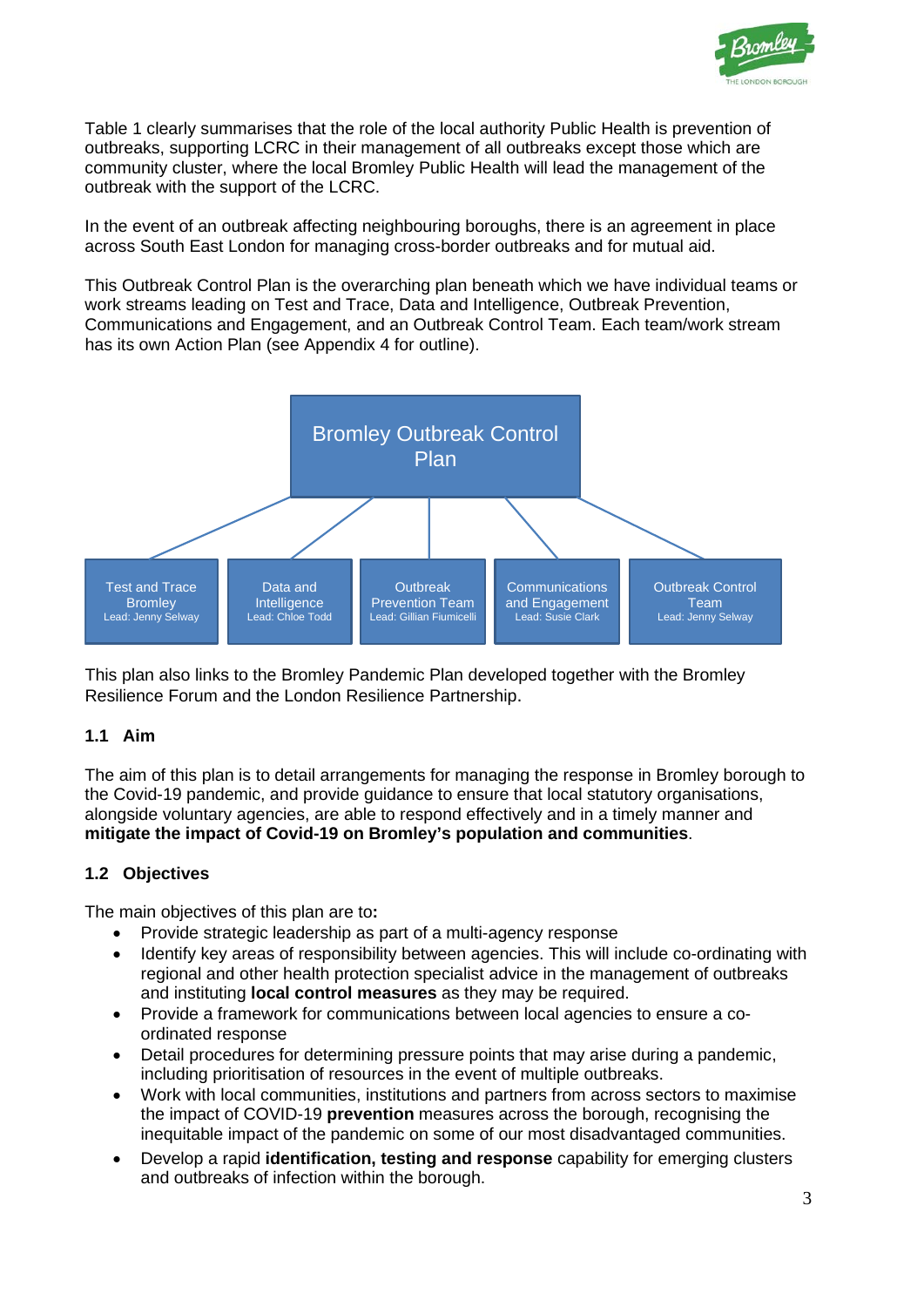

- Manage a **single point of contact** for the exchange, management and interpretation of **intelligence** and other epidemiological evidence with local, regional and national assets (including Public Health England and the Joint Biosecurity Centre).
- Provide appropriately governed **assurance and oversight** of how the pandemic is handled in Bromley to local, regional and national stakeholders.

### **1.3 Principles**

Building on the [key principles](https://www.adph.org.uk/wp-content/uploads/2020/06/Guiding-Principles-for-Making-Outbreak-Management-Work-Final.pdf) set out by the Association of Directors of Public Health (ADPH) for developing robust outbreak control plans<sup>[1](#page-4-0)</sup>, the main underlying principles for Bromley's plan will be to:

- 1. Have a system wide, collaborative approach to prevent and manage outbreaks of COVID-19
- 2. Work with our residents and local communities to prevent and manage outbreaks of COVID-19
- 3. Build from lessons learned and assets developed by system partners and local communities during the COVID-19 pandemic
- 4. Mobilise and commit resources to prevent and manage outbreaks of COVID-19 where required

### **1.4 Relationships to other plans**

This document builds on pre-existing outbreak plans to accommodate distinctive features of the current situation. It supports, and should be read in conjunction with:

- London Resilience Partnership Pandemic Influenza Framework v 6.0. [http://www.london.gov.uk/sites/default/files/LRF\\_PanFlu\\_Framework\\_6.0.pdf](http://www.london.gov.uk/sites/default/files/LRF_PanFlu_Framework_6.0.pdf)
- Department of Health: <https://www.gov.uk/coronavirus>
- Individual organisations' Pandemic Plans
- London / Bromley Excess Deaths Plan
- Bromley Pandemic Plan
- Bromley Outbreak Control Plan Action Plans

<span id="page-4-0"></span><sup>1</sup> https://www.adph.org.uk/wp-content/uploads/2020/06/Guiding-Principles-for-Making-Outbreak-Management-Work-Final.pdf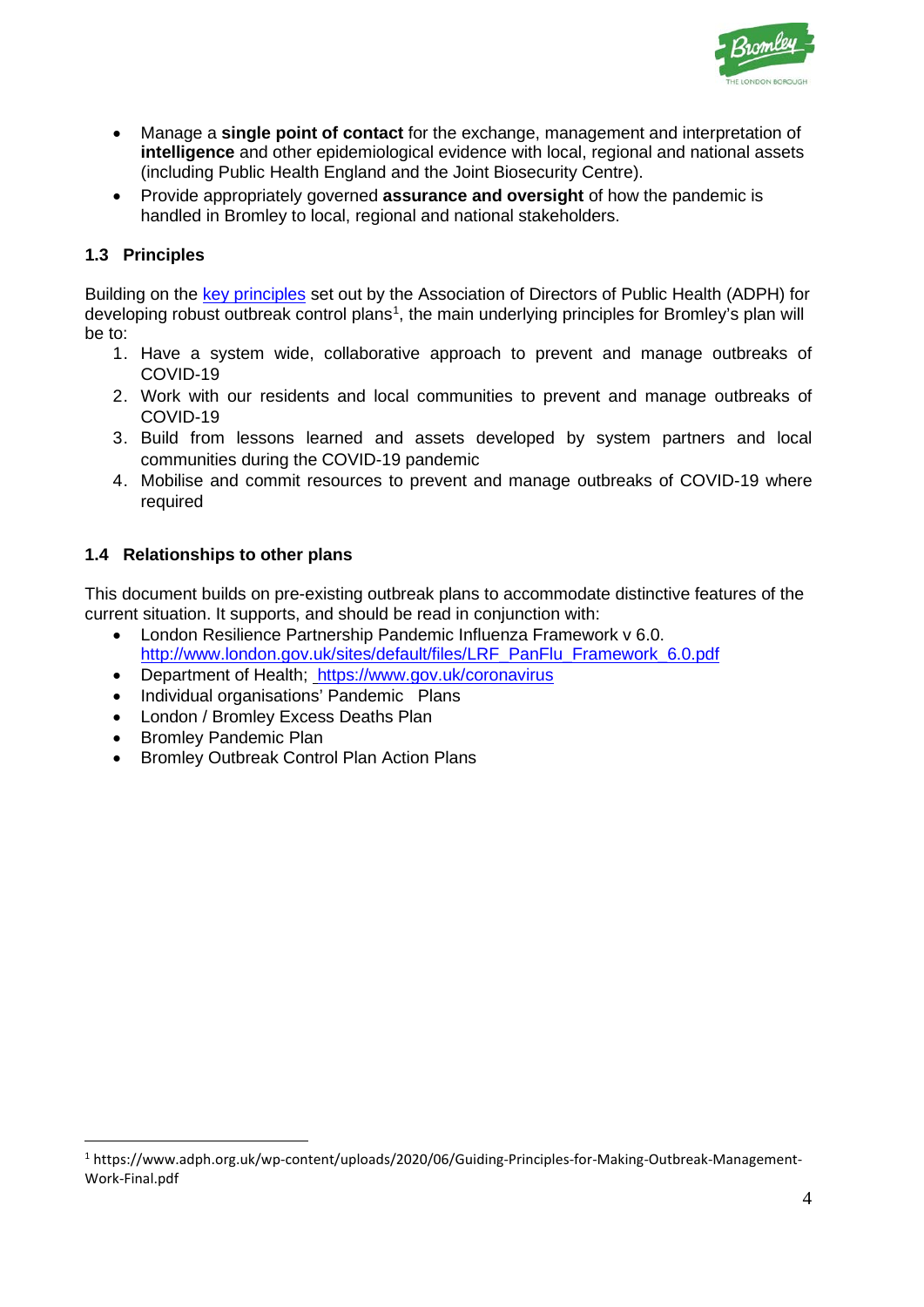

# **2. Planning and Preparedness**

#### **2.1 Background**

The 20<sup>th</sup> century pandemics ranged in severity from something resembling a severe outbreak of seasonal influenza to a major event where millions of people became ill and died. They also varied with respect to a number of waves of disease, age groups affected and symptoms caused. Planning at the start of the 21st century was based on these events, however the 2009 pandemic did not manifest as anticipated, thus illustrating the uncertainty underpinning the science behind pandemic preparedness.

The novel coronavirus (SARS-CoV-2) was first reported in December 2019 in Wuhan, China with the first case of COVID-19 reported in the United Kingdom in late January 2020.

HM Government declared the pandemic a Level 4 incident for England's NHS on 3 March 2020 In March 2020 HM Government instituted a 'lockdown' of all-but-essential business. Since then some of these constraints have been relaxed in the context of a renewed focus on testing, tracing and isolating infected individuals.

Local Government has been involved in the acute response to the pandemic since the beginning, in particular by providing relief to individuals at higher risk of disease, by enabling supply of personal protective equipment (PPE) and in granting financial relief to small businesses.

Local Directors of Public Health have been instructed by HM Government to establish local outbreak control plans by the end of June 2020, along with a range of other new duties which include overseeing testing in care homes and leading the local implementation of the national contact tracing programme (NHS Test and Trace).

Central government funding of £300m for upper tier local authorities in England has been allocated with Bromley receiving £1,370k to support the public health efforts relating nominally to contact tracing.

#### **2.2 Outbreak prevention**

We will take a proactive and preventative approach to outbreaks, supporting Bromley communities and settings to take measures to prevent COVID-19 infection. The local authority and NHS have been providing infection prevention control advice to support care homes, and other settings, building relationships based on trust. We will continue to work collaboratively with other organisations and the communities to enhance their ability to prevent transmission, particularly through identifying those at greatest risk. A summary of outbreak preventative measures being implemented for complex settings of note in Bromley can be seen in Table 2 below.

| <b>Setting</b> | <b>Outbreak Prevention Activity</b>                                                                           |  |  |  |
|----------------|---------------------------------------------------------------------------------------------------------------|--|--|--|
| Schools        | Guidance summaries on the use of PPE to reduce the risk of transmission is<br>provided to education settings. |  |  |  |
|                | Public health advice via Covid-19questions email inbox<br>$\bullet$                                           |  |  |  |
| Care Homes     | Bromley support to care homes action plan                                                                     |  |  |  |
|                | Public Health advice and support to care home managers<br>$\bullet$                                           |  |  |  |
|                | Tailored advice to specific homes requiring additional support                                                |  |  |  |

# *Table 2: Outbreak Prevention in Bromley settings*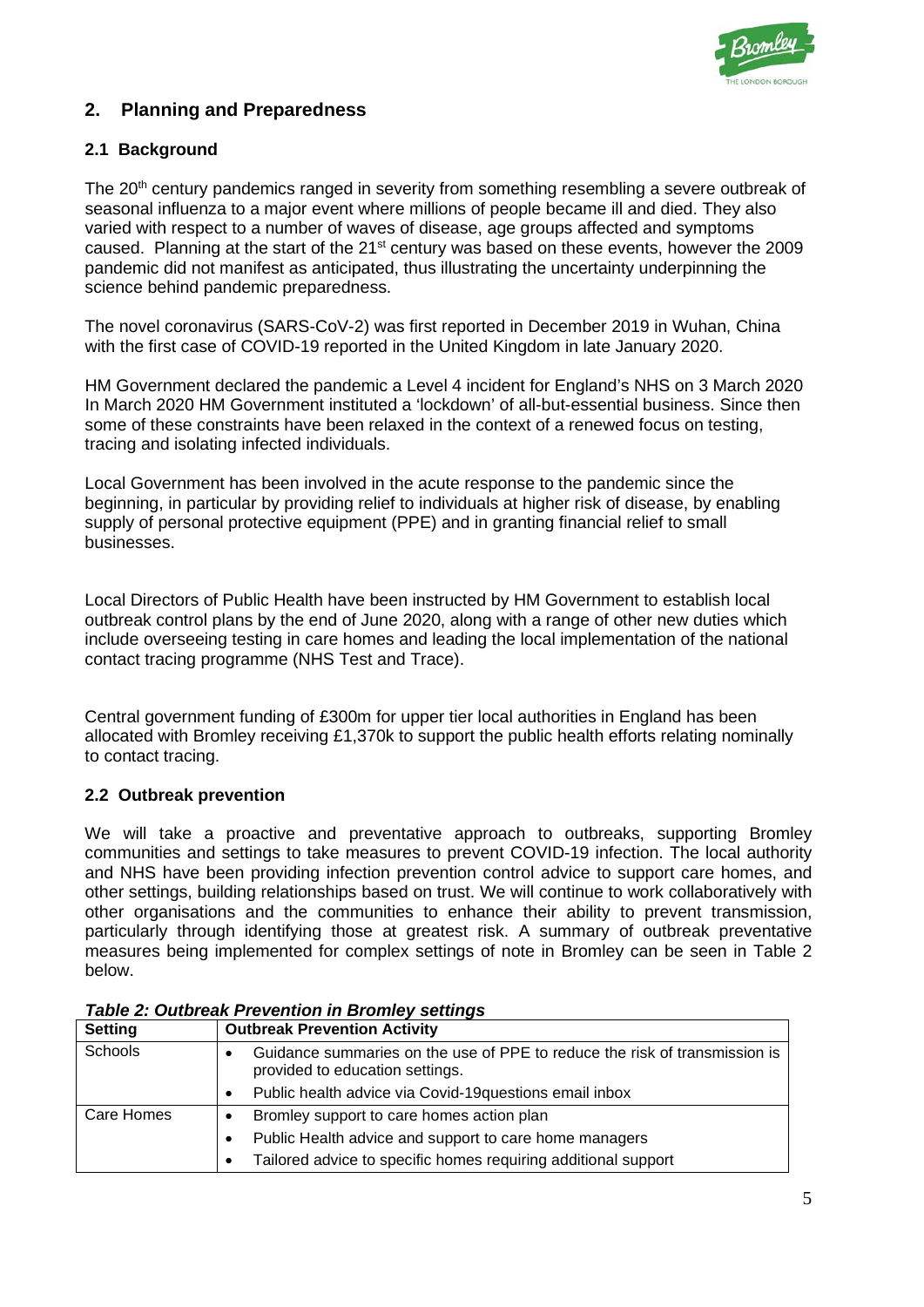

| Other    | Bromley   • | Risk assessments for the reopening of council owned public places                                                                                                         |  |  |  |  |  |  |  |  |  |
|----------|-------------|---------------------------------------------------------------------------------------------------------------------------------------------------------------------------|--|--|--|--|--|--|--|--|--|
| settings |             | Infection, prevention and control sessions for complex community settings in<br>Bromley e.g. Gypsy and Traveller sites, outdoor markets and food<br>distribution centres. |  |  |  |  |  |  |  |  |  |

We will maintain our relationship of working with partners in the NHS, social care and local voluntary and private sectors to develop guidance and deliver prevention training, IPC liaison and increasing capacity in order to reduce transmission risks.

A dedicated support email address and a telephone line for COVID enquiries is set up to be able to respond to queries to COVID 19@bromley.gov.uk and 020 8313 4433 in a timely fashion.

Public health will carry on the interpretation and oversight of the implementation of national guidance relating to prevention where needed.

#### **2.3 Data and Intelligence**

The presence of reliable, informative and timely data helps to understand the local spread of Covid-19 and to identify any communities or settings that are affected. Monitoring and acting on this data is crucial in protecting residents from the virus. The sections below summarise how data will be received, monitored, stored and managed.

#### **2.3.1 Surveillance and monitoring data**

Having good, reliable and timely surveillance data is necessary to understand the local spread of Covid-19, including any communities and geographical areas affected. This data also helps to respond to queries and aid in forming responses to local concerns around the spread of the virus.

The Consultant in Public Health Lead for Public Health Intelligence will take lead responsibility for receiving and monitoring surveillance data. NHS test and trace data received from the London Coronavirus Response Cell (LCRC) and the Joint Biosecurity Centre (JBC) will be saved in a secure network. Ahead of any regional or national dashboard being made available, the local Public Health Intelligence team will develop an excel dashboard that will contain the following information detailed in table 3 on a weekly basis Health Protection Covid Board. The dashboard will provide an overview of the current situation and change from the previous week. The dashboard will also include charts showing daily change and trends for each of these indicators.

#### *Table 3. Proposed COVID19 surveillance monitoring indicators*

| <b>Deaths</b>                                                          |
|------------------------------------------------------------------------|
| Weekly number of Covid19 related deaths                                |
| <b>Cases</b>                                                           |
| Average number of new cases over last 5 days<br>٠                      |
| Crude rate of cases per 100,000 population                             |
| LA regional rank of crude cases                                        |
| LA % of total regional cases<br>٠                                      |
| New and cumulative number of situations by setting and type of setting |
| <b>Contact tracing</b>                                                 |
| Number of cases via NHS test and trace web tool                        |
| Proportion of cases successfully contacted                             |
| Number of Contacts via NHS test and trace web tool                     |
| Proportion of contacts successfully contacted                          |
| Exceedance reporting                                                   |
| Number of Tier 1 outbreaks                                             |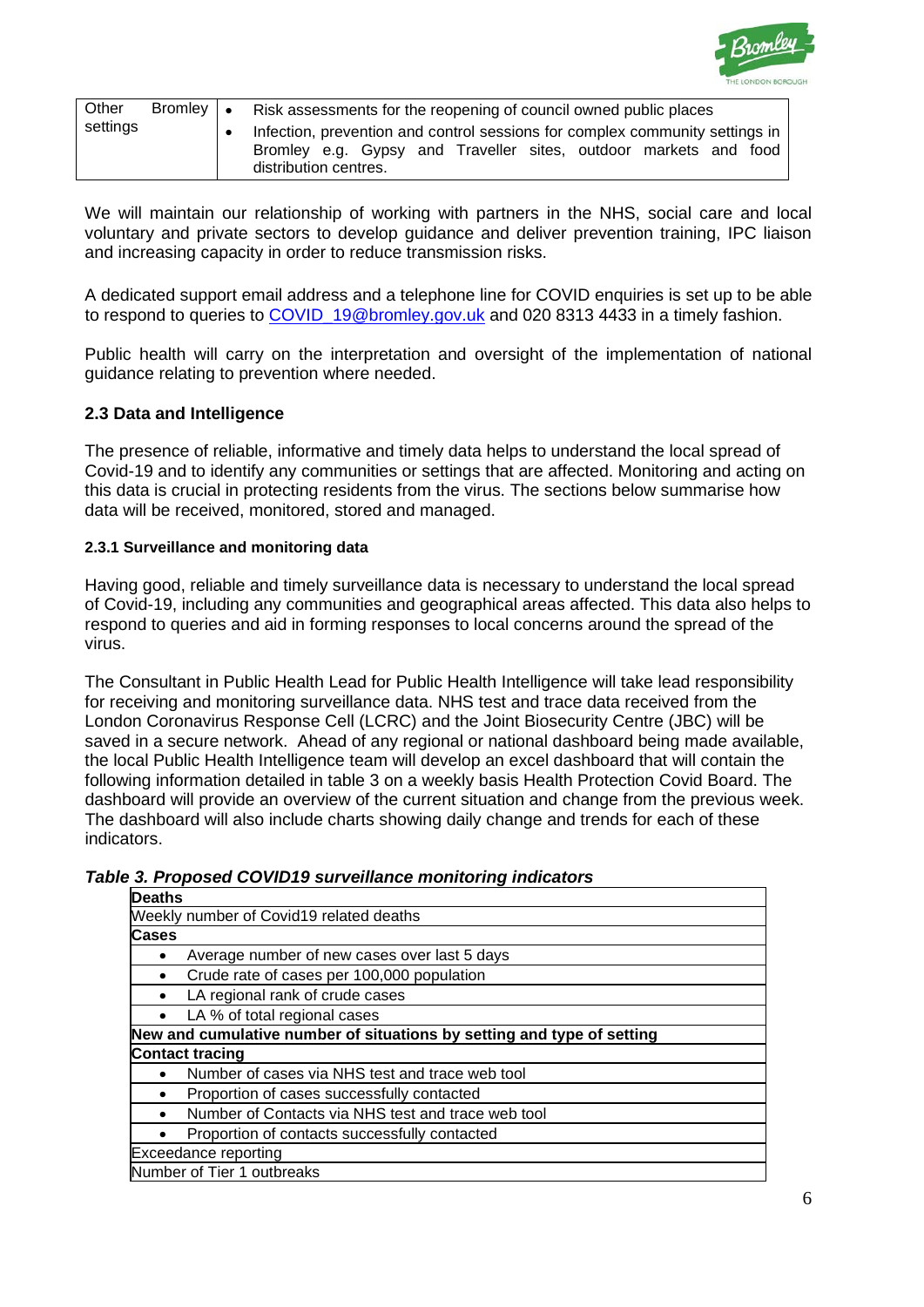

In addition to the above indictors, any postcode level data on cases that are received will be plotted on a map using a geographical information system. The maps will show new cases spread over time on a weekly basis. The maps will plot any key settings such as care homes and schools.

Where demographic data are available a profile of cases by age, gender and ethnicity will also be completed periodically to monitor population groups or communities impacted.

We expect to iterate and further develop the dashboard, to bring together the various disparate data sources received by the Council. All data including NHS test and trace data received from the London Coronavirus Response Cell (LCRC) and the Joint Biosecurity Centre (JBC) is saved in a secure network.

Further work will be undertaken as regional and national dashboards are made available.

#### **2.3.2 Escalation**

Should the Daily Surveillance Report indicate any of the following situations then the Consultant in Public Health Lead for Public Health Intelligence will alert the Director of Public Health who will consult with the LCRC and members of the Health Protection Covid Board regarding appropriate action to be taken:

- An increasing trend in confirmed COVID-19 cases on 3 or more consecutive days
- Geographical analysis indicating the definition of a community cluster has been fulfilled
- The exceedance RAG rating moves to red

| <b>Setting</b>    | <b>Criteria for escalation</b>                                | <b>Escalation to:</b>    |                       |  |  |
|-------------------|---------------------------------------------------------------|--------------------------|-----------------------|--|--|
|                   |                                                               | <b>Health Protection</b> | <b>Bromley</b>        |  |  |
|                   |                                                               | <b>Covid Board</b>       | <b>Strategic</b>      |  |  |
|                   |                                                               |                          | <b>Response Group</b> |  |  |
| Major events (any | Death of a child<br>$\overline{a}$                            | Yes - immediate          | Yes - immediate       |  |  |
| setting)          |                                                               |                          | briefing needed       |  |  |
|                   | Outbreak linked to a major public<br>$\overline{\phantom{a}}$ | Yes - immediate          | Yes - immediate       |  |  |
|                   | building or event in the borough                              |                          | briefing needed       |  |  |
| Schools/childcare | More than one case in a school/EY                             | Yes                      | $Yes - routine$       |  |  |
|                   | setting                                                       |                          | reporting only        |  |  |
|                   | Setting not able to contain outbreak                          |                          |                       |  |  |
|                   | School closure                                                | Yes - immediate          | Yes                   |  |  |
|                   | Media interest in outbreak/cases<br>$\blacksquare$            | Yes                      | Yes                   |  |  |
| Adult social care | More than 1 cases in ASC setting<br>$\overline{\phantom{a}}$  | Yes                      | $Yes - routine$       |  |  |
|                   |                                                               |                          | reporting only        |  |  |
|                   | Setting not able to contain outbreak                          |                          |                       |  |  |
|                   | Cases linked to a hospital outbreak<br>$\equiv$               | Yes                      | Yes                   |  |  |
| Prisons/Detention | Cases in those living or working in<br>$\overline{a}$         | Yes                      | Yes                   |  |  |
| Centres           | Prison or other places of detention                           |                          |                       |  |  |
| Homeless setting  | More than 1 cases in setting<br>$\blacksquare$                | Yes                      | $Yes - routine$       |  |  |
|                   |                                                               |                          | reporting only        |  |  |
|                   | Setting not able to contain outbreak<br>$\blacksquare$        | Yes                      | Yes                   |  |  |
| Council as        | Any outbreak<br>$\overline{\phantom{0}}$                      | Yes                      | Yes                   |  |  |
| workplace         |                                                               |                          |                       |  |  |
| Local businesses  | More than 1 cases in setting<br>$\blacksquare$                | Yes                      | $Yes - routine$       |  |  |
|                   |                                                               |                          | reporting only        |  |  |
|                   | Setting not able to contain outbreak                          | Yes                      | Yes                   |  |  |

#### *Table 4. Escalation criteria*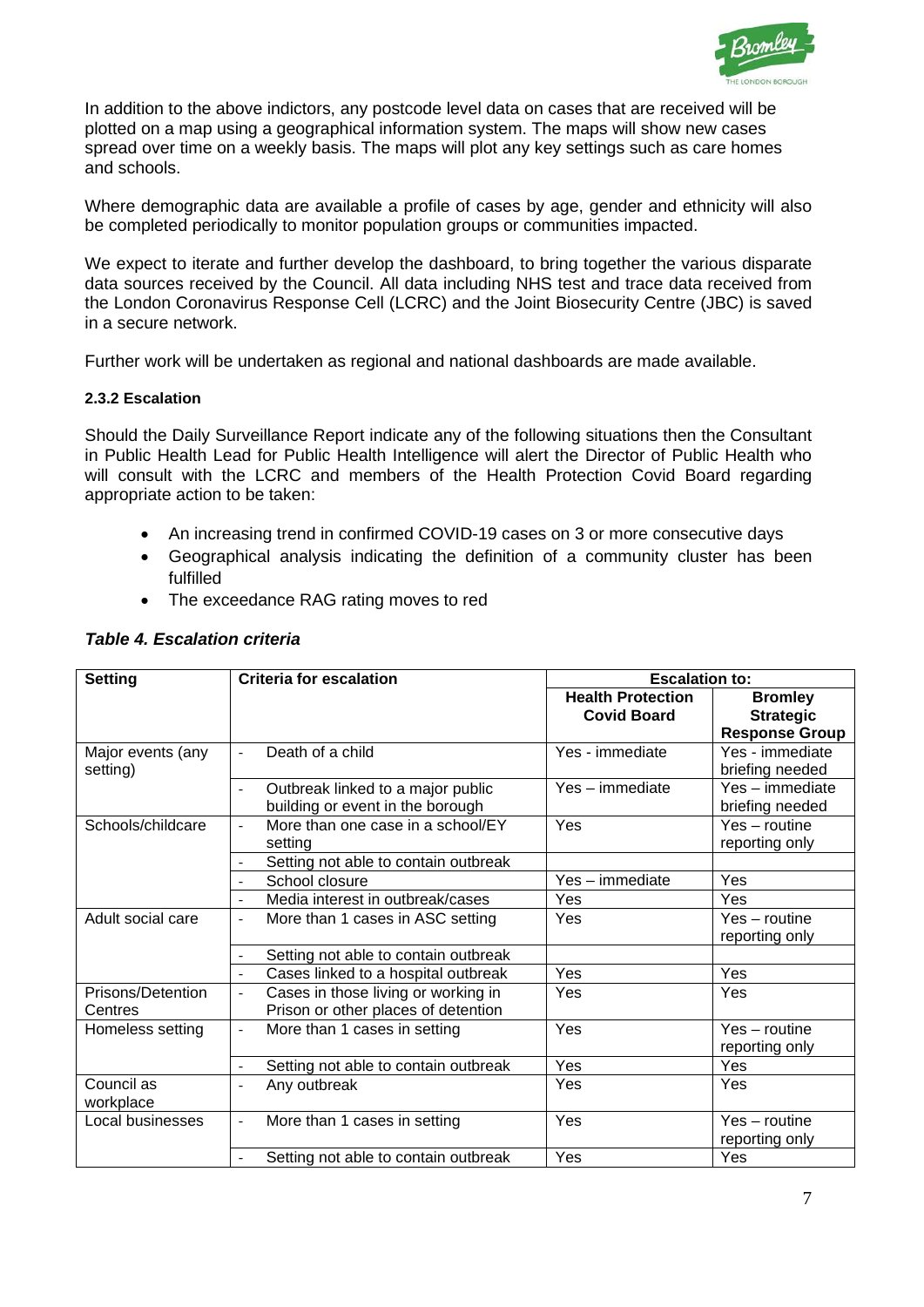

#### **2.3.3 Data for management of complex outbreaks**

The Consultant in Public Health Lead for Public Health Intelligence and the Single Point of Contact (Consultant in Public Health Medicine), Programme Lead for Test and Trace will receive notifications of any complex outbreaks as and when they arise. All information on these complex outbreaks – including the relevant setting, details of contacts, cases and any actions taken – is to be held on a secure system in a systematic way that makes information retrievable. In addition, this information will be shared with teams and services as necessary to manage these complex outbreaks effectively.

#### **2.3.4 Data requirements to support cases and contacts identified as vulnerable**

The Consultant in Public Health Lead for Public Health Intelligence and the Single Point of Contact (Consultant in Public Health Medicine) to receive details of any cases or contacts identified as vulnerable and needing support for the 14 days of isolation. These data will be received in a secure way and shared with the Communications Team in Bromley who will send automated emails and SMS to individuals with details of how they can access support. The data will be held in a secure system in a systematic way that makes the information retrievable.

Residents will be signposted to a range of council and partner services to include: financial support, mental health support, housing support and details of the Bromley Assistance Team who can work with residents to help them access support with accessing food or medicines and will make connections out to other partner organisations as necessary.

#### **2.3.5 GDPR and Data Security**

Agencies will assume they are required to adopt a proactive approach to sharing information by default, in line with the Instructions of the Secretary of State, the Statement of the Information Commissioner on COVID-19 and the Civil Contingencies Act.

The Secretary of State has issued 4 notices under the Health Service Control of Patient Information Regulations 2002 requiring the following organisations to process information: NHS Digital, NHS England and Improvement, health organisations, arm's length bodies, local authorities, GPs. These notices require that data is shared for purposes of coronavirus (COVID-19) and give health organisations and local authorities the security and confidence to share the data they need to respond to coronavirus (COVID-19).

These can be found here [https://www.gov.uk/government/publications/coronavirus-covid-19](https://www.gov.uk/government/publications/coronavirus-covid-19-notification-of-data-controllers-to-share-information) [notification-of-data-controllers-to-share-information](https://www.gov.uk/government/publications/coronavirus-covid-19-notification-of-data-controllers-to-share-information)

The data sharing permissions under the Civil Contingencies Act 2004 and the statement of the Information Commissioner all apply. Under the Civil Contingencies Act 2004 (CCA) and the Contingency Planning Regulations, Category 1 and 2 responders have a duty to share information with other Category 1 and 2 responders. This is required for those responders to fulfil their duties under the CCA.

Local data sharing agreements are being developed and will be attached in the appendices.

#### **2.3.6 Local data reporting**

There will be three reports as follows:

- 1) Highlight report for test and trace programme produced weekly
- 2) Covid surveillance report (Test & Trace) produced weekly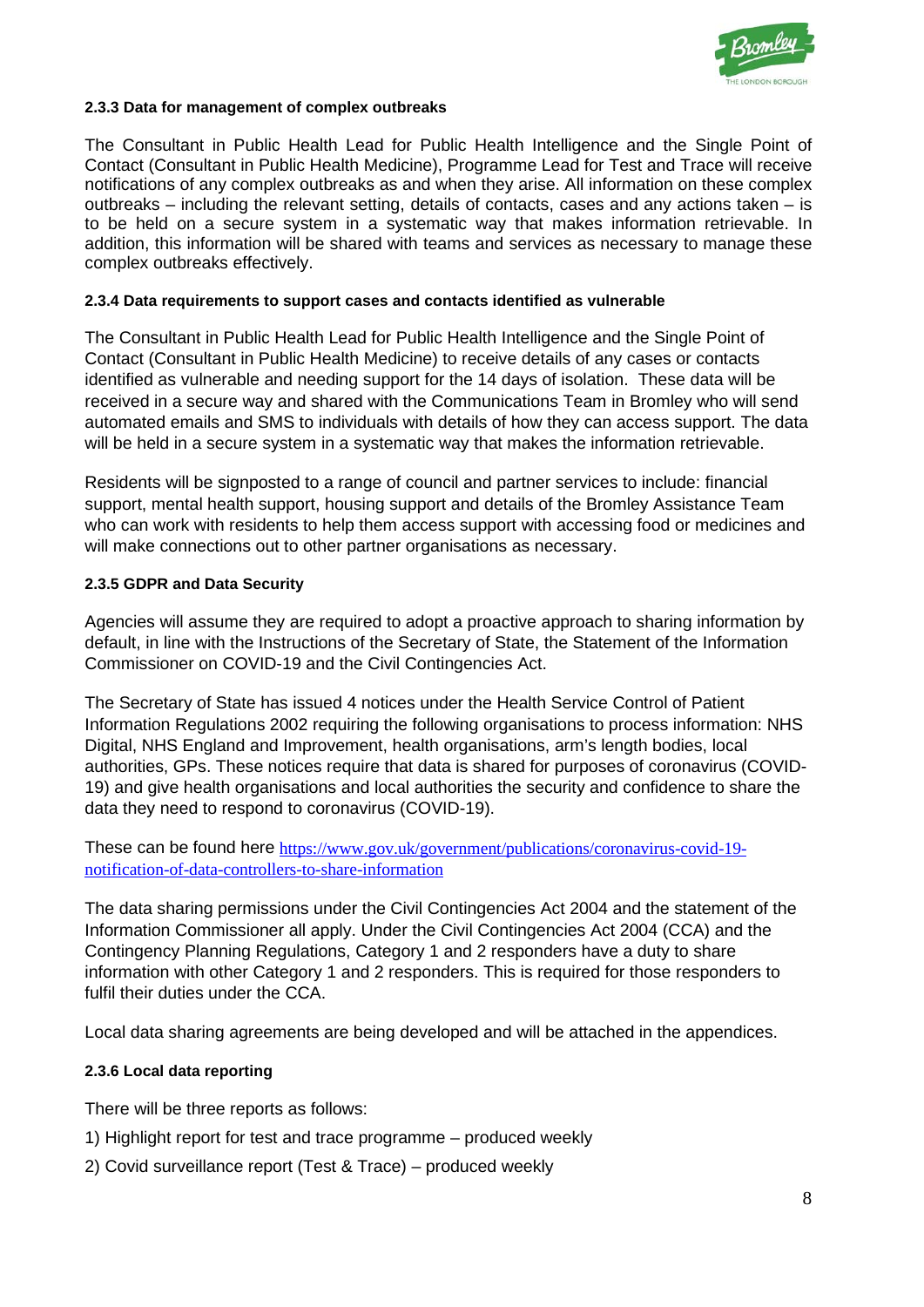

3) Published data report (cases and deaths only) – produced fortnightly

A data hub and response protocol has been developed to support this process.

### **2.4 Supporting vulnerable people**

Our aim is to ensure that all identified vulnerable individuals and communities are supported in their settings in order to achieve the highest levels of compliance with the requirements for the national Test and Trace Programme. We have jointly assessed local needs and identified a number of potentially vulnerable individuals, groups and community settings.

Our collaborative approach with partners e.g. the voluntary sector, the faith sector, NHS, and GPs enables us to work effectively and efficiently to meet the needs of the diverse population of Bromley. Bromley support services includes a Volunteering and Assistance Programme which help those self-isolating for two weeks with access to food, medicines, and volunteer assistance, where required. This support is supplemented by partners in the Voluntary and Community Sector in reaching out directly to individuals and community groups.

#### *Building public confidence and trust*

We have used scenario planning exercises to identify particular challenges posed by specific individuals and groups, the communication requirements for different settings, and the roles, responsibilities and actions required of the different partners and agencies involved in managing cases and contacts. This work will help in our ability to respond appropriately and sensitively to outbreaks of Covid-19 and to communicate with all residents of Bromley*.*

#### *Community engagement*

Working in partnership with the public and community groups is key to ensuring the success of the Test and Trace Programme. This includes raising awareness of preventive measures, knowing the symptoms and knowing what to do if an individual is contacted by the NHS Test and Trace service. Our approach to supporting people and groups in the event of future outbreaks focuses on four key requirements for outbreak control:

- 1. Prevent the spread of infection by practicing social distancing and hygiene measures
- 2. Get a test for coronavirus if the person display symptoms
- 3. Help to trace others if the individual tests positive and has been in close contact with other people
- 4. Self-isolate for those displaying symptoms, for those who have been in close contact with someone who has tested positive.

#### *Communication*

Our plans include the production of proactive, tailored messages to build trust and correct misinformation; this includes -

- Development of simple standard messaging around test and trace, using different formats and channels; translated leaflets will be made available where needed.
- Communication with voluntary, community groups and faith sector partners to enhance their role in increasing awareness and compliance and support to those required to self-isolate.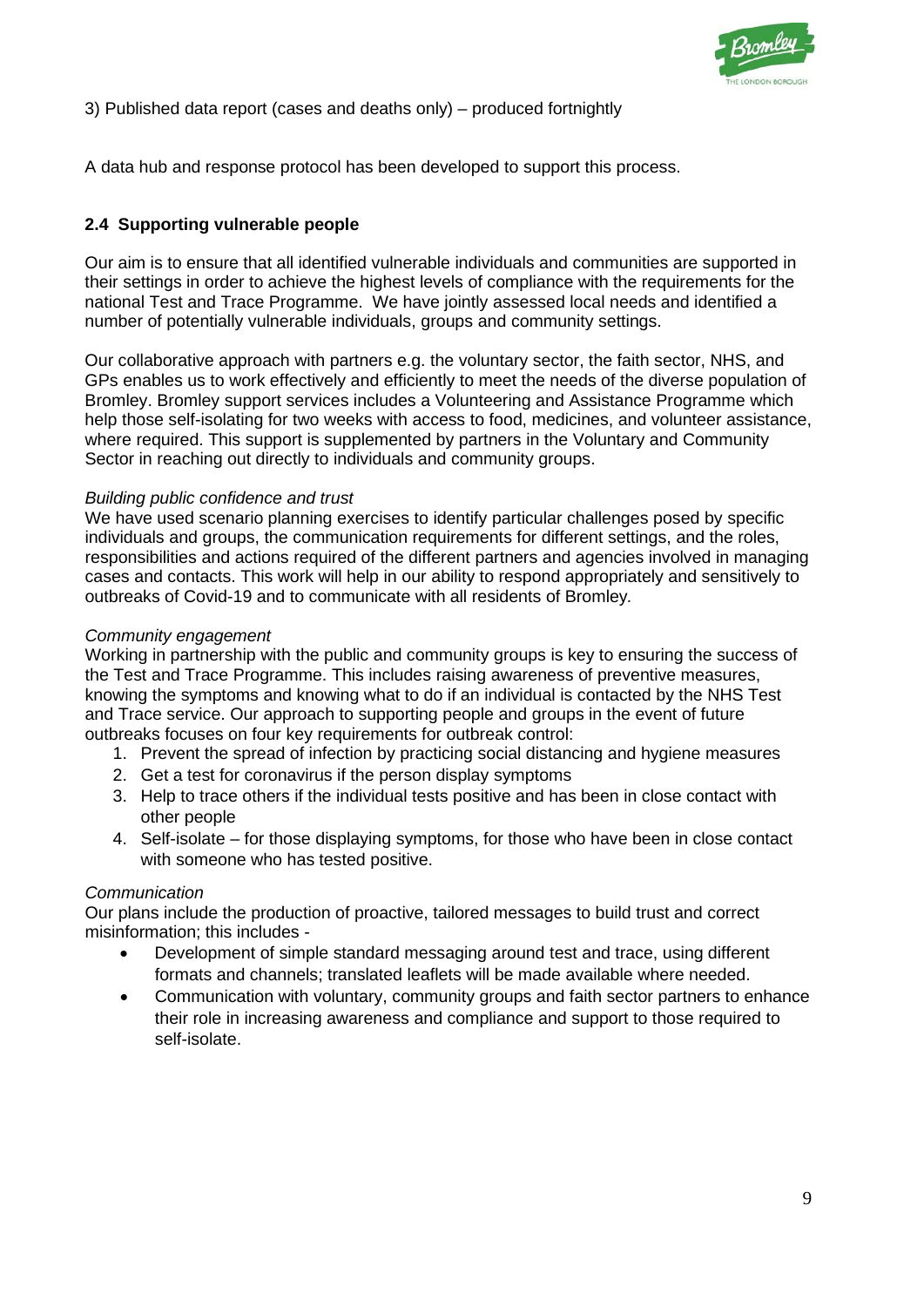

### **2.5 Bromley's approach to testing**

The information below outlines arrangements for local testing to ensure rapid access to testing in Bromley. In the majority of cases it is expected that testing will be done through the national testing process.

#### **2.5.1 National testing**

- Residents who have symptoms of COVID-19 can access testing online through the national testing website: www.nhs.uk/coronavirus or by calling 119.
- Essential workers access priority testing through a dedicated national website [here.](https://www.gov.uk/guidance/coronavirus-covid-19-getting-tested#self-referral)
- Several options for accessing national testing are available, all booked through the national website:
	- o Drive-through testing: with various sites open across London
	- o Mobile units: venues are not fixed and rotate around London
	- o Home Test Kits: delivered to households and then collected by courier
- The national testing should offer 48-72 hour turnaround. It is anticipated that the majority of people as part of test and trace will access the testing through the national supply.
- Residents of care homes and other residential care settings are able to access testing for symptomatic and non-symptomatic residents through a dedicated national care home testing portal. The local Adult Social Care and Public Health teams will work together to prioritise settings to access this offer.

|  |  | Table 5. The Governments testing strategy has 5 pillars of testing: |  |  |  |  |  |
|--|--|---------------------------------------------------------------------|--|--|--|--|--|
|--|--|---------------------------------------------------------------------|--|--|--|--|--|

| Pillar 1        | Antigen testing for<br>symptomatic and<br>asymptomatic front-<br>line workers, patients<br>and care home<br>residents delivered by<br><b>PHE</b> | Care homes can request whole-home testing for all residents<br>(irrespective of symptoms) and asymptomatic staff via the<br>GOV.uk site<br>Acute hospital patients and staff (including those who are<br>asymptomatic, where indicated by clinical need) can be<br>tested in the hospital setting<br>Outbreak testing - At the point of notification, PHE will<br>request testing of symptomatic (and sometimes<br>asymptomatic) individuals where appropriate, in order to<br>inform outbreak management in various settings, including<br>care homes, prisons and hostels. |
|-----------------|--------------------------------------------------------------------------------------------------------------------------------------------------|------------------------------------------------------------------------------------------------------------------------------------------------------------------------------------------------------------------------------------------------------------------------------------------------------------------------------------------------------------------------------------------------------------------------------------------------------------------------------------------------------------------------------------------------------------------------------|
| <b>Pillar 2</b> | NHS Test and Trace:<br>Mass testing for<br>anyone who has<br>Covid-19 symptoms<br>via mobile testing units<br>and home test kits                 | Symptomatic residents can apply via the NHS website, or by<br>telephoning 119, to either be tested at a regional testing site,<br>mobile testing unit, or receive a home testing kit.<br>Regional testing centres<br>Mobile testing units (MTU) which are deployed in various<br>locations across London for a few days at a time.<br>Essential workers can be referred via the GOV.uk site, or in<br>bulk via the GOV.uk sit                                                                                                                                                |
| <b>Pillar 3</b> | Antibody testing to<br>detect if people have<br>had Covid-19.                                                                                    | Currently available for front line staff                                                                                                                                                                                                                                                                                                                                                                                                                                                                                                                                     |
| Pillar 4        | Antibody surveillance<br>to understand the<br>proportion of the                                                                                  | A national surveillance programme for population blood<br>testing, using a high accuracy antibody test operated by<br>Public Health England at Porton Down, to find out what                                                                                                                                                                                                                                                                                                                                                                                                 |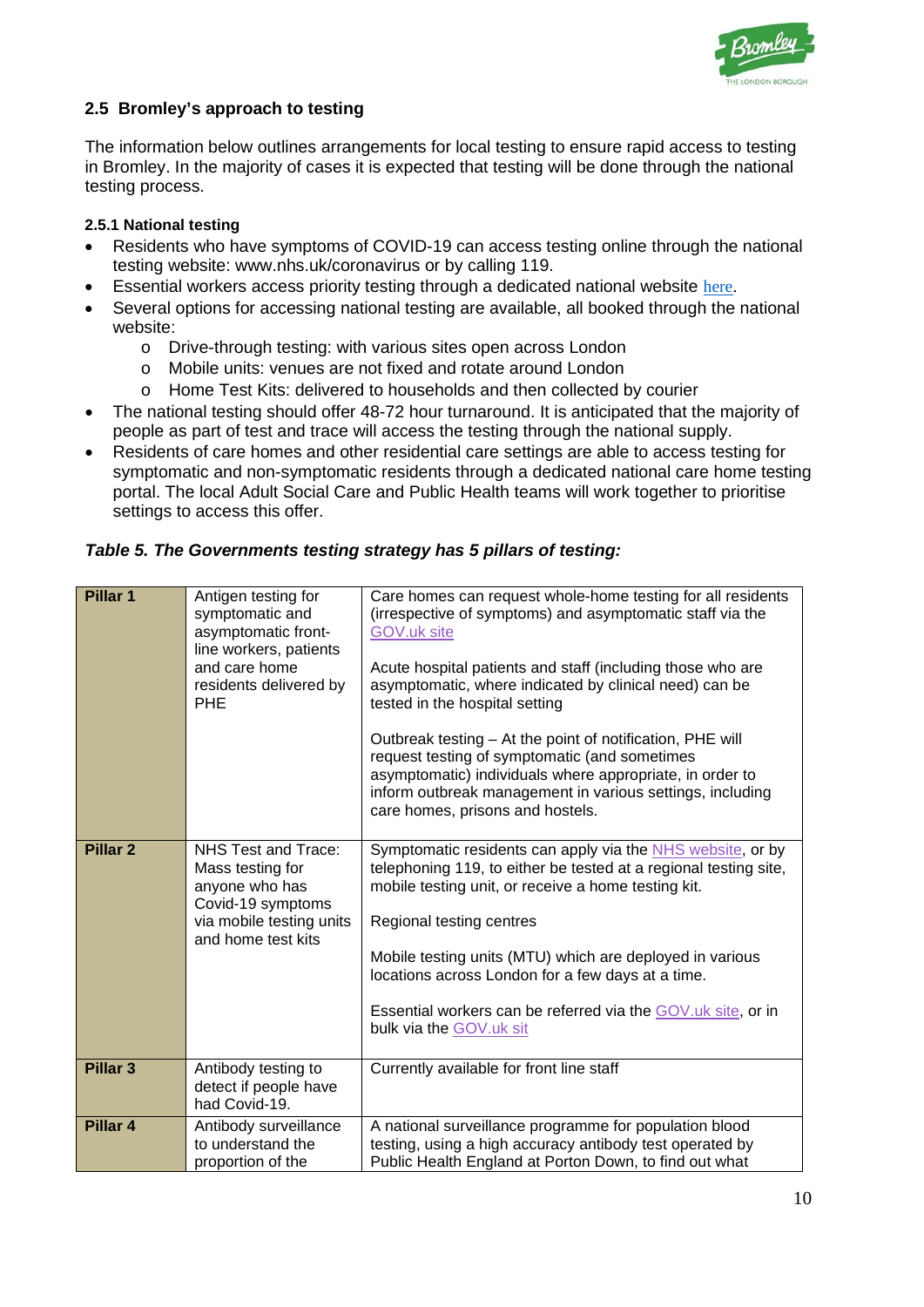

|          | population who have<br>already had Covid-19 | proportion of the population have had the virus.                                          |
|----------|---------------------------------------------|-------------------------------------------------------------------------------------------|
| Pillar 5 | Building a diagnostic<br>industry.          | Government working with industry to develop national<br>diagnostic mass-testing capacity. |

#### **2.5.2. Additional local testing for NHS, health and social care staff**

For those working in NHS settings and other health and social care staff working in face to face roles, there are additional local testing hubs across the South East London in addition to the government offer. SEL testing capacity has the flexibility to support NHS and care settings to access rapid testing where they are not fully able to meet their testing needs though the national testing offer.

#### **2.5.3. Additional local capacity**

Although the majority of those with symptoms of COVID-19 requiring testing should access this through national testing programme, it is acknowledged that there will be circumstances where we need to expedite a test for an individual or a group of people, in order to make rapid decisions locally. In these instances, an assessment will be made around accessing testing. Currently it is anticipated that there will be sufficient capacity for tests in Bromley with results back in 24-48 hours. However the availability of tests and turnaround times will vary depending on other priorities for testing.

Access to these tests will be determined on a case by case basis and will require a specific request to be made through the Director of Public Health.

Bromley Public Health Team are developing a pathway to support this, including arrangements for getting swabs to those who need to be tested and how this will link into the NHS Test, Track and Trace system.

A local Testing Group will be established to develop a local testing strategy that will coordinate local testing capacity in an outbreak and will include the following themes of work:

- **Directing national mobile testing units.** We will use local intelligence to identify sites for deployment of mobile testing units to enable us to direct national capacity to high risk areas.
- **Delivery and administration of tests to isolated or vulnerable individuals.** Our local testing strategy will also consider the options for local delivery and administration of tests to isolated, complex and vulnerable individuals.

#### **Mobile Testing Units (MTU's)**

#### **1. Director of Public Health oversight of MTU deployments**

Directors of Public Health (DPH) have oversight of the deployment of MTUs in London. Regional coordination of deployments are undertaken by the Strategic Co-ordination Group (SCG) MTU Sub-Group. This group is facilitated by the London Resilience Group with representation by the lead DPH (Steve Whiteman, Royal Borough of Greenwich), DHSC, and military colleagues responsible for deployment of MTUs.

#### **2. Number of MTUs and deployment model**

By 13 July there will be 16 MTU's available for deployment each day in London. By this date it is anticipated that the balance of deployments will change so that more MTU's are held in reserve for next day deployments to outbreaks. Regular scheduled deployments will have a two day gap between them in each Borough. The exact balance is anticipated to change over time in response to the prevalence of COVID-19.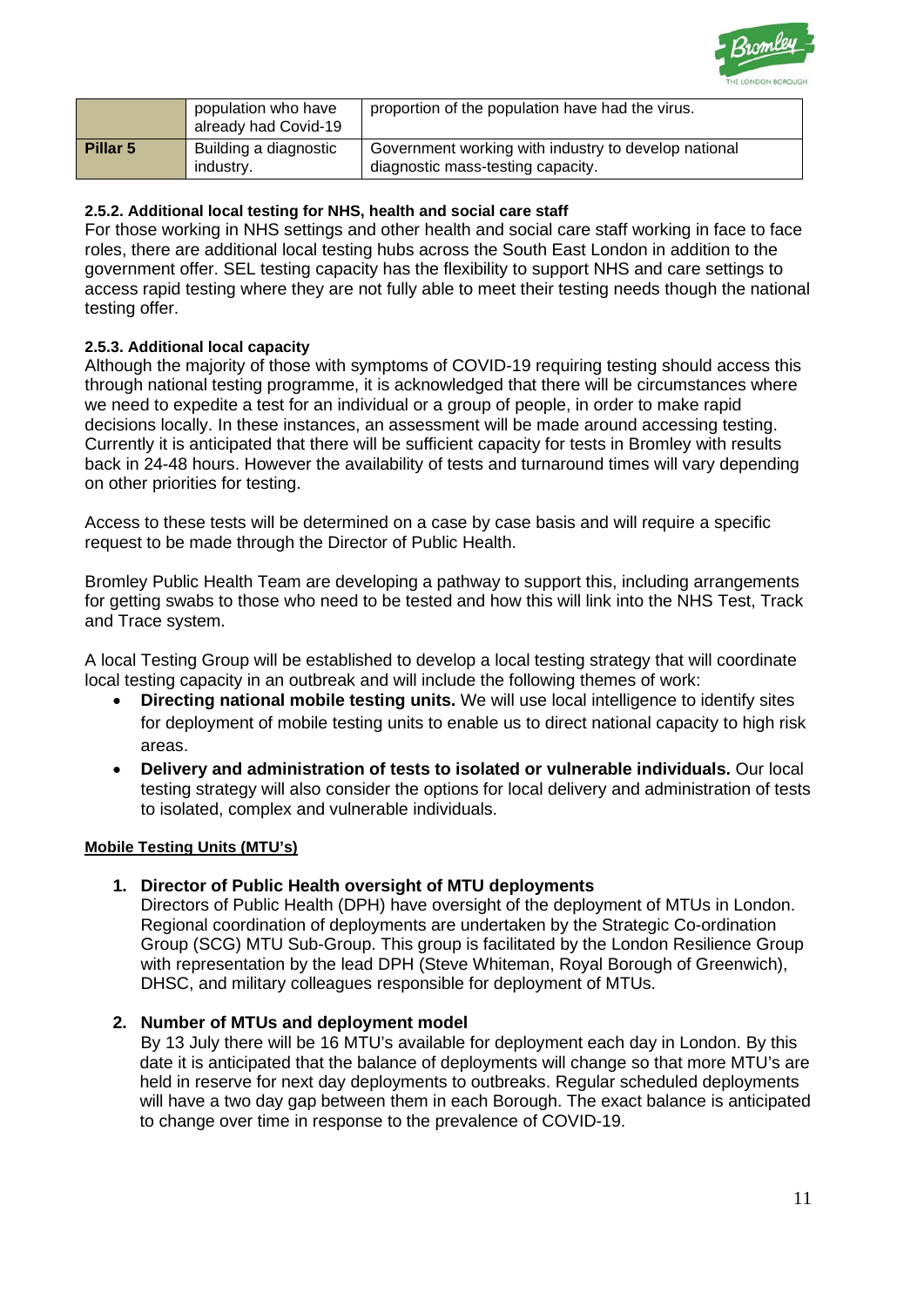

#### **3. Smaller-format MTU deployments**

A smaller form of MTU will be available for deployment where it is not possible to meet the site specification for a full MTU. This will be a scalable model, enabling deployments to specific communities or settings as required anywhere it is possible to park a van. Smaller deployment locations will mean a lower testing capacity and a greater balance towards pedestrian rather than vehicular access for tests.

#### **4. Additional MTU site locations**

Local authorities are encouraged to consider expanding their number of full-specification MTU sites to create better coverage across Boroughs. Consideration to utilise Local Authority owned car parks if required is currently being explored.

#### **MTU deployment protocol**

Full details of the MTU deployment protocol are contained in Appendix 3.

#### **2.6 Responding to local outbreaks: Staffing and resource**

Both capacity and capability require urgent extension to meet the likely surge needs arising. Bromley will need to be able to deal with outbreaks at an unprecedented scale across multiple locations and facility types simultaneously.

The resourcing and coordination across Bromley Council will build on the existing work of the Bromley Health Protection Covid Board which has met since May 2020.

- **Existing resource** from public health, environmental health, communications, community engagement and communities will be drawn into the OCP implementation.
- A business case has also been developed and submitted to bring in **additional capacity**  to the above teams, drawing down on the additional funding made available for the Test and Trace implementation in Bromley.
- Increasing capacity in nursing and EHOs in Bromley is being developed.
- Public Health commissioned services, e.g. school nurses, may be redeployed to help with an outbreak.

Training will be needed for many team members given that health protection work of this nature is not a routine function of public health practice. The development of Standard Operating Procedures will over time expand the range of staff who can operate in the teams.

### **2.7 Triggers**

Community outbreaks and clusters are defined as **an increase in cases above expected or two or more cases linked by time, place or person**.

- Community clusters will be identified by PHE Test and Trace Level 2 from a number of positive tests in a locality or a common site or activity or symptoms of Covid-19/ requests for tests from a number of people tests in a locality or a common site or activity.
- Community settings include workplaces, community halls and spaces, faith groups, shops and places of entertainment (including food premises).

#### **Schools, care homes and other residential settings (including hostels)**

1.LCRC to risk assess and provide outbreak control

2.LCRC determines if an LCRC-led IMT should be convened

3.LCRC notifies SPOC

4.Bromley Incident Management Team to provide support and liaison on local issues and provision of testing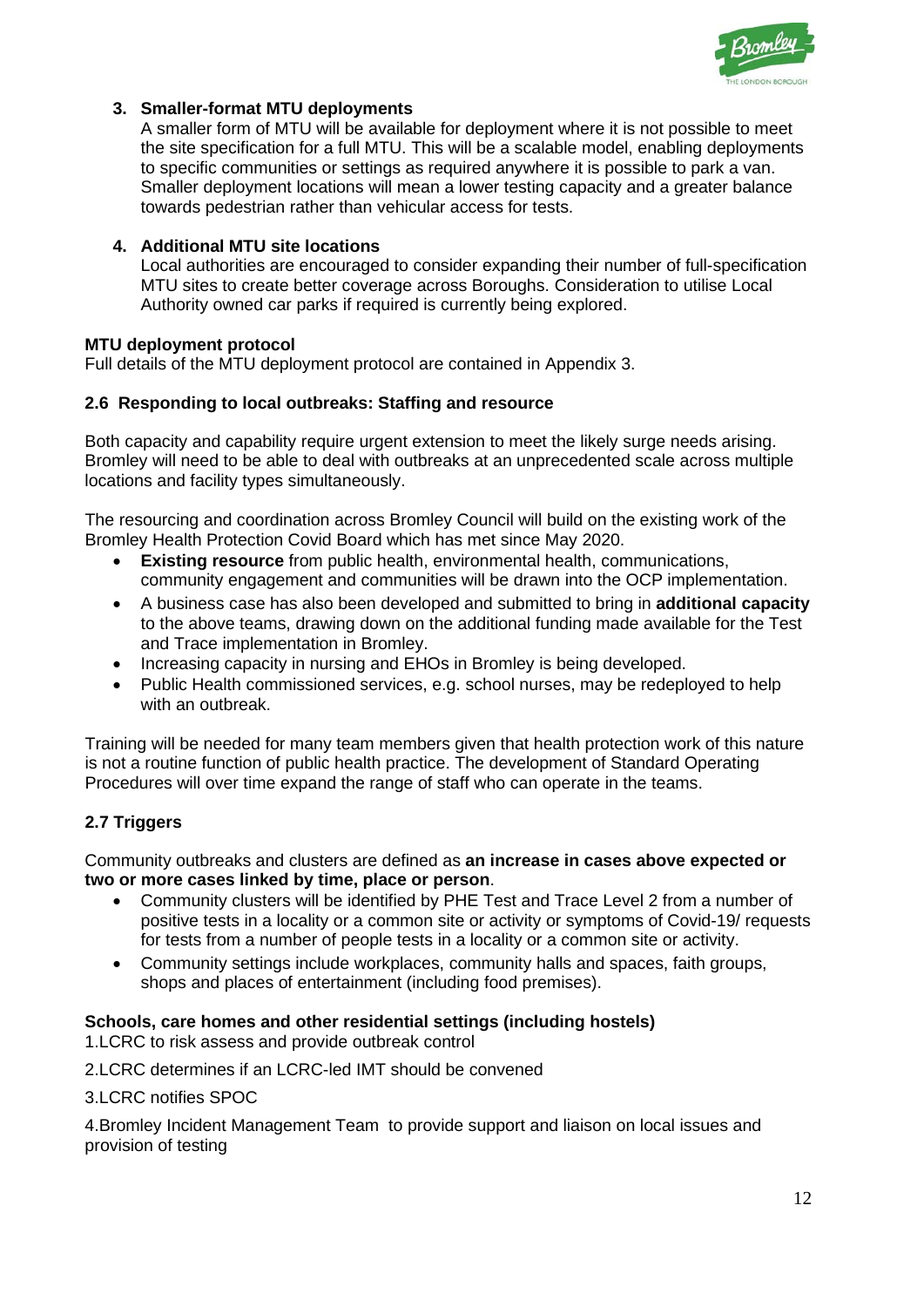

#### **Workplaces, communities and commercial venues**

1.LCRC notifies SPOC

2.Bromley Outbreak Control Team to risk assess and provide outbreak control with determination of the Bromley Incident Management Team

3.Bromley Incident Management Team liaises with Test and Trace and Health Protection Covid Team as required, and can call on LCRC for advice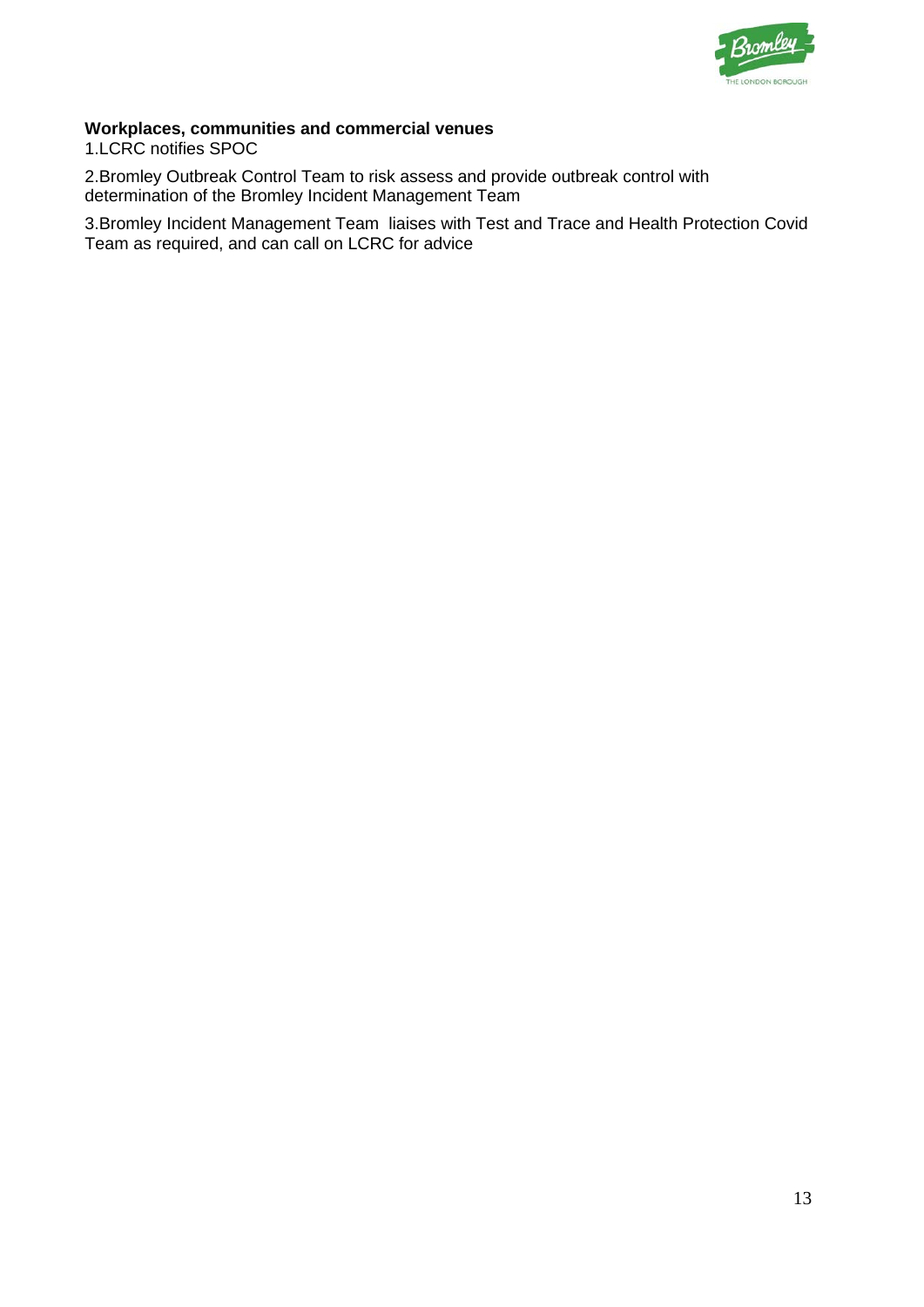

#### *Figure 1. Decision flow chart*

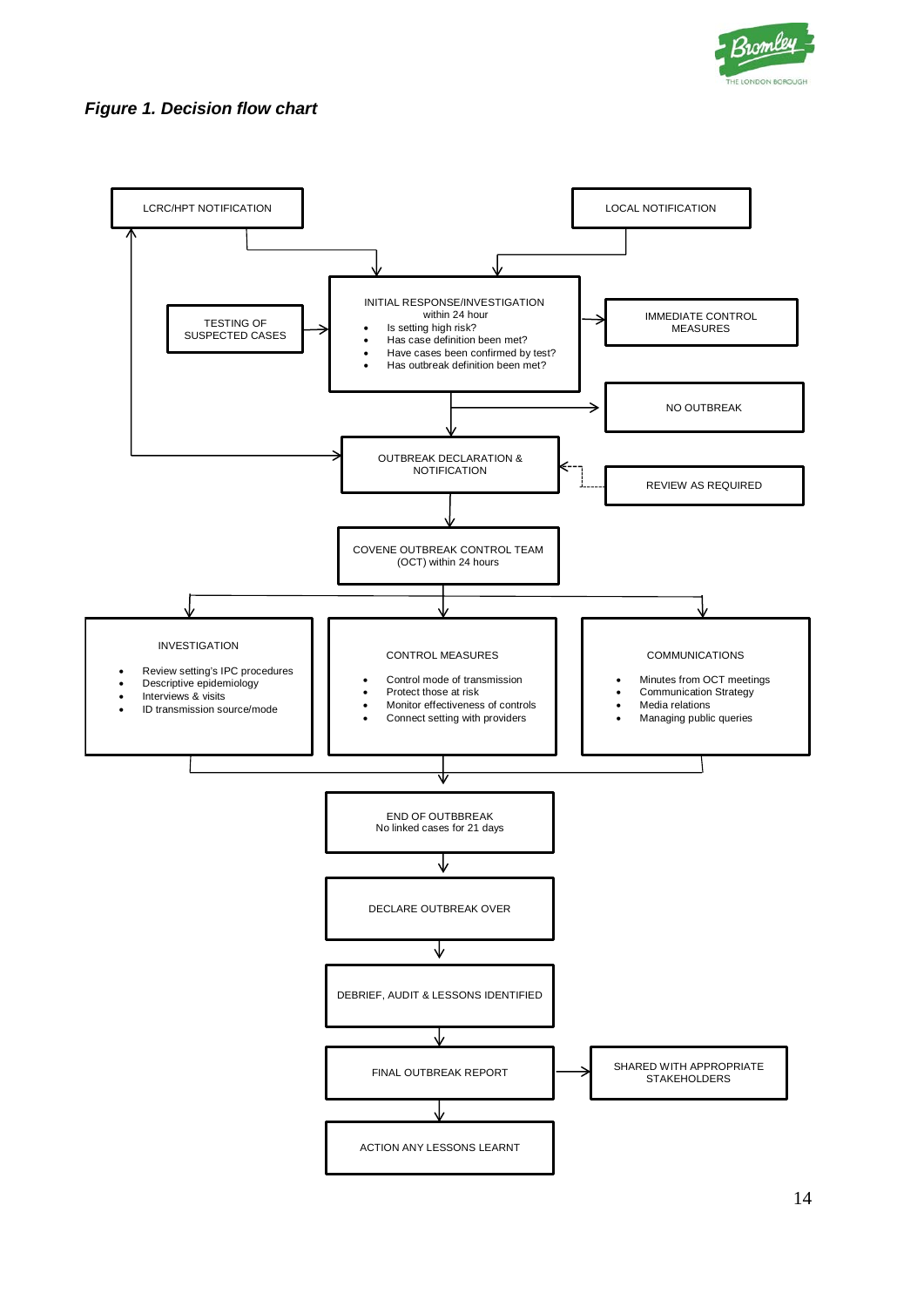

# **3 Legal powers**

#### **Local government possessed responsibilities and powers for health protection prior to the pandemic**

The legal basis for managing outbreaks of communicable disease (pre-pandemic) is spread across several different pieces of primary and secondary legislation, with the associated responsibilities split across a number of organisations and professional groups.

| Legislation                                              | <b>Responsibilities</b>                                                                                                                                                                                            | <b>Organisations and</b><br>professions                                                                                                                     |
|----------------------------------------------------------|--------------------------------------------------------------------------------------------------------------------------------------------------------------------------------------------------------------------|-------------------------------------------------------------------------------------------------------------------------------------------------------------|
| The Public Health<br>(Control of<br>Disease) Act<br>1984 | Provides for powers to intervene in cases of<br>public health risk, however these powers are<br>seldom used.                                                                                                       | Environmental Health in<br>local government                                                                                                                 |
| Civil<br>Contingencies<br>Act, 2004                      | Sets out the responsibilities of different<br>agencies in responding to major incidents                                                                                                                            | NHS organisations, local<br>government and Public<br>Health England                                                                                         |
| <b>Health Protection</b><br>Regulation, 2010             | Enable local authority environmental health<br>teams to intervene in cases of public health<br>risk; potentially can be used for magistrate's<br>order to undertake specified health measures<br>for an individual | Environmental Health in<br>local government                                                                                                                 |
| <b>Health and Social</b><br>Care Act, 2012               | Specifies that local authority Directors of<br>Public Health retain a responsibility for<br>protecting the health of a local population and<br>emergency preparedness                                              | Creation of Public Health<br><b>England and NHS Clinical</b><br>Commissioning Groups;<br>move of local Directors of<br>Public Health to local<br>government |
| Health and Safety<br>at Work etc. Act<br>1974            | Impose duties on employers to protect<br>employees and members of the public and a<br>power to require employees to cooperate                                                                                      | Environmental Health in<br>local government and<br>HSE                                                                                                      |

#### **New legislation confers additional powers and prepares the way for a new legal basis for local control measures**

Since April 2013, the responsibility for providing day-to-day health protection advice and response has rested with Public Health England's Health Protection Teams (HPTs) having taken over from the Health Protection Agency (following the Health and Social Care Act 2012).

#### **The Coronavirus Act 2020**

The Coronavirus Act was brought forward as emergency legislation designed to facilitate a range of cross-government activity in a time of emergency.

Within the Act new powers were created for the investigation, isolation and testing of persons suspected of being infected, with roles for both police and public health officers. In London the public health officers are named consultants working in Public Health England.

**Health Protection (Coronavirus, Restriction) (England) Regulations 2020, statutory instrument exercised on the basis of the Public Health (Control of Disease) Act 1984(1).**  These new regulations provide for specific restrictions relating to the national lockdown.

Any 'localised' lockdown would require further secondary legislation. The Joint Biosecurity Centre (JBC) will be issuing further information about how local movement restrictions may need to be increased if infections increase again.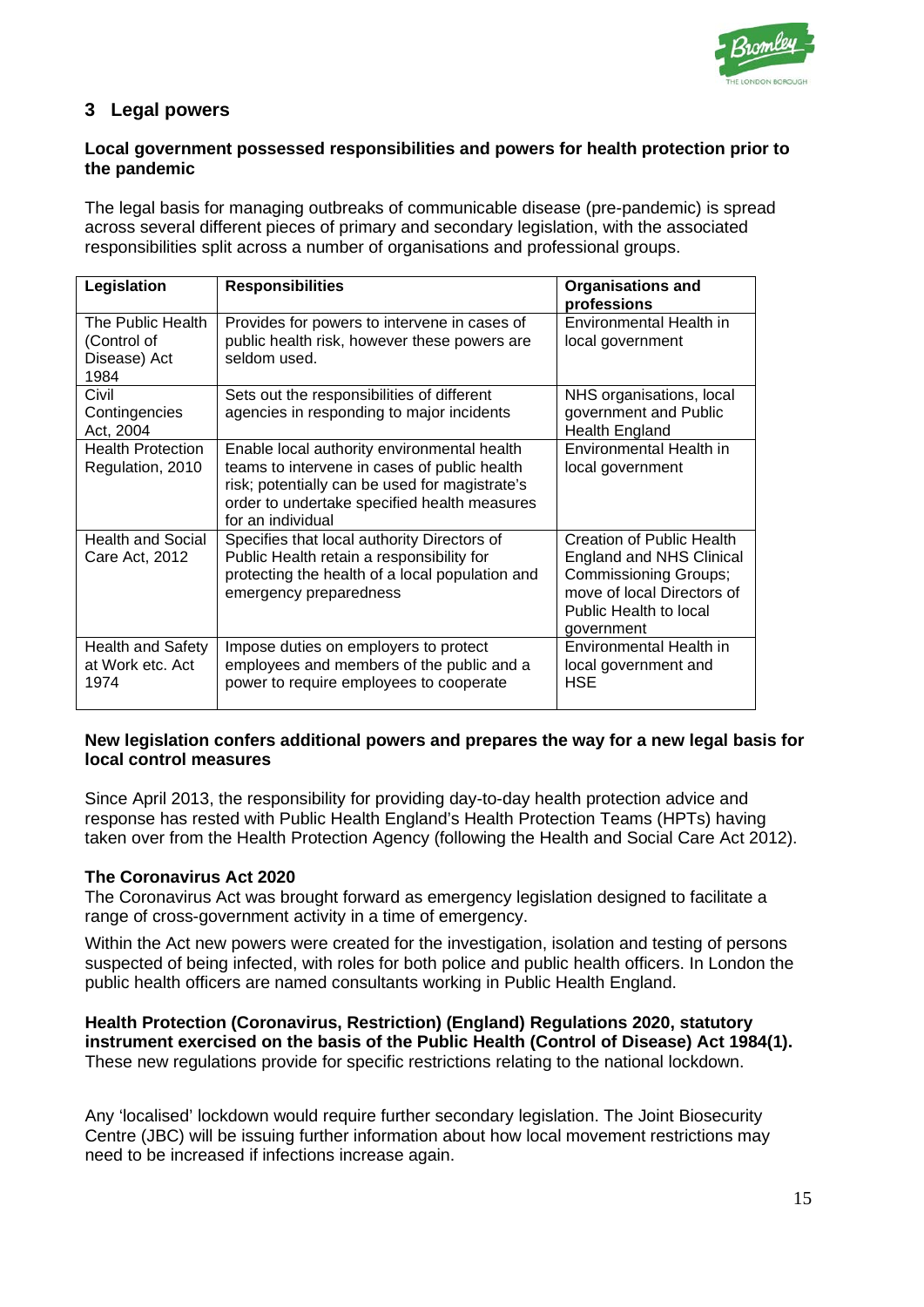

# **4 Governance**

The governance of this Bromley Outbreak Control Plan is led by the Health Protection Covid Board, reporting to the Bromley Strategic Response Group and with oversight by the London Borough of Bromley Executive Committee and Health and Wellbeing Board.



Accountability flows and links are set out in the following diagram.



A **framework for joint working** between the PHE London Coronavirus Response Centre (LCRC) and the public health structures in London Local Authorities (LAs) for managing COVID-19 outbreaks, complex settings and community clusters has been agreed. This is attached in Appendix 1.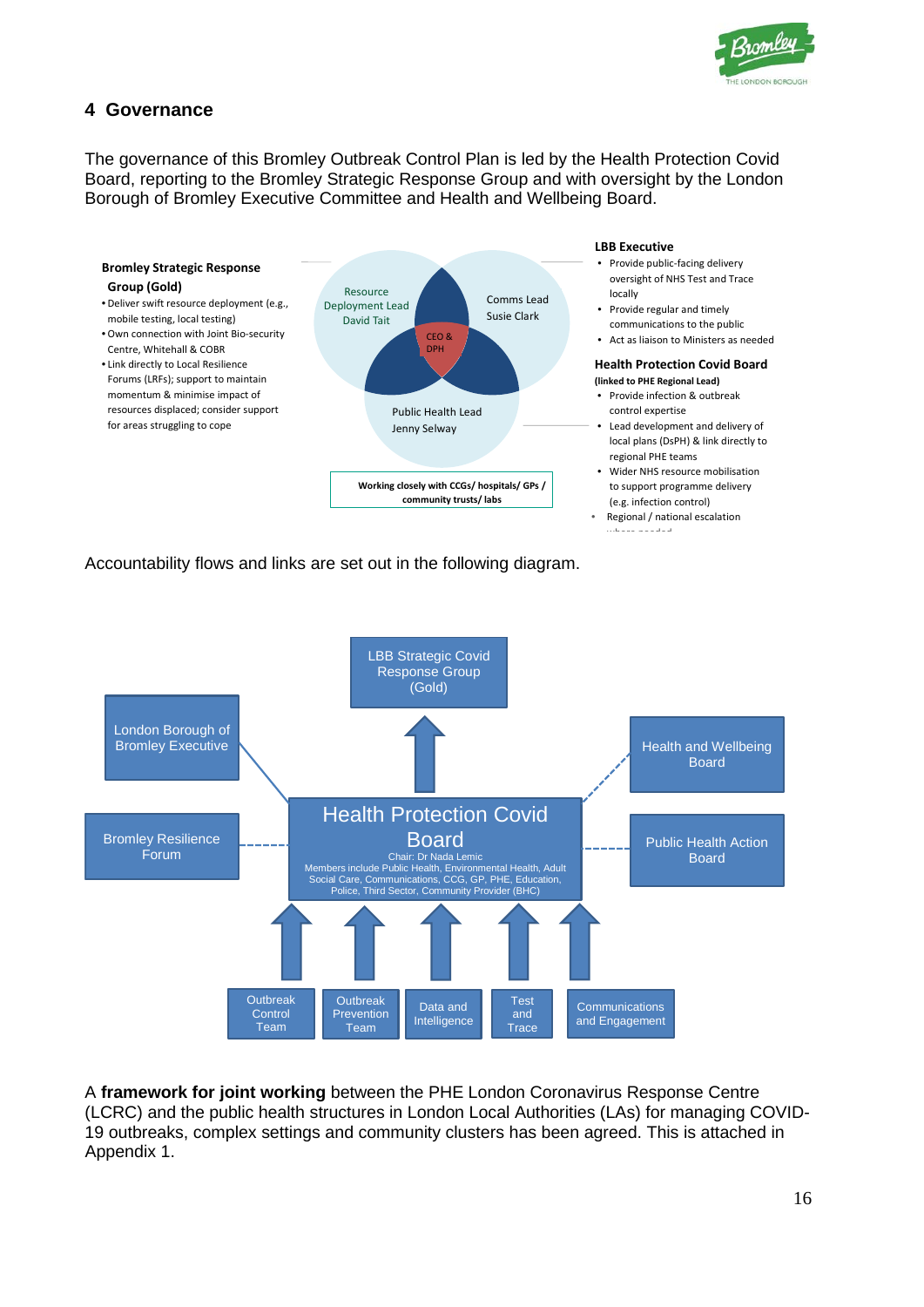

The LCRC group will remain the source of specialist advice (temporarily centralising and replacing existing health protection team arrangements) and there will be close operational working between LCRC and Bromley's teams (Test and Trace Bromley and the Outbreak Control Team).

# **5 Learning from this Plan**

This plan will be tested through the Bromley Resilience Forum. Lessons learned and best practice will be captured for incorporation into the final document. The plan will then be subject to periodic review, and incorporated into the Borough Resilience Forum training and exercising programme.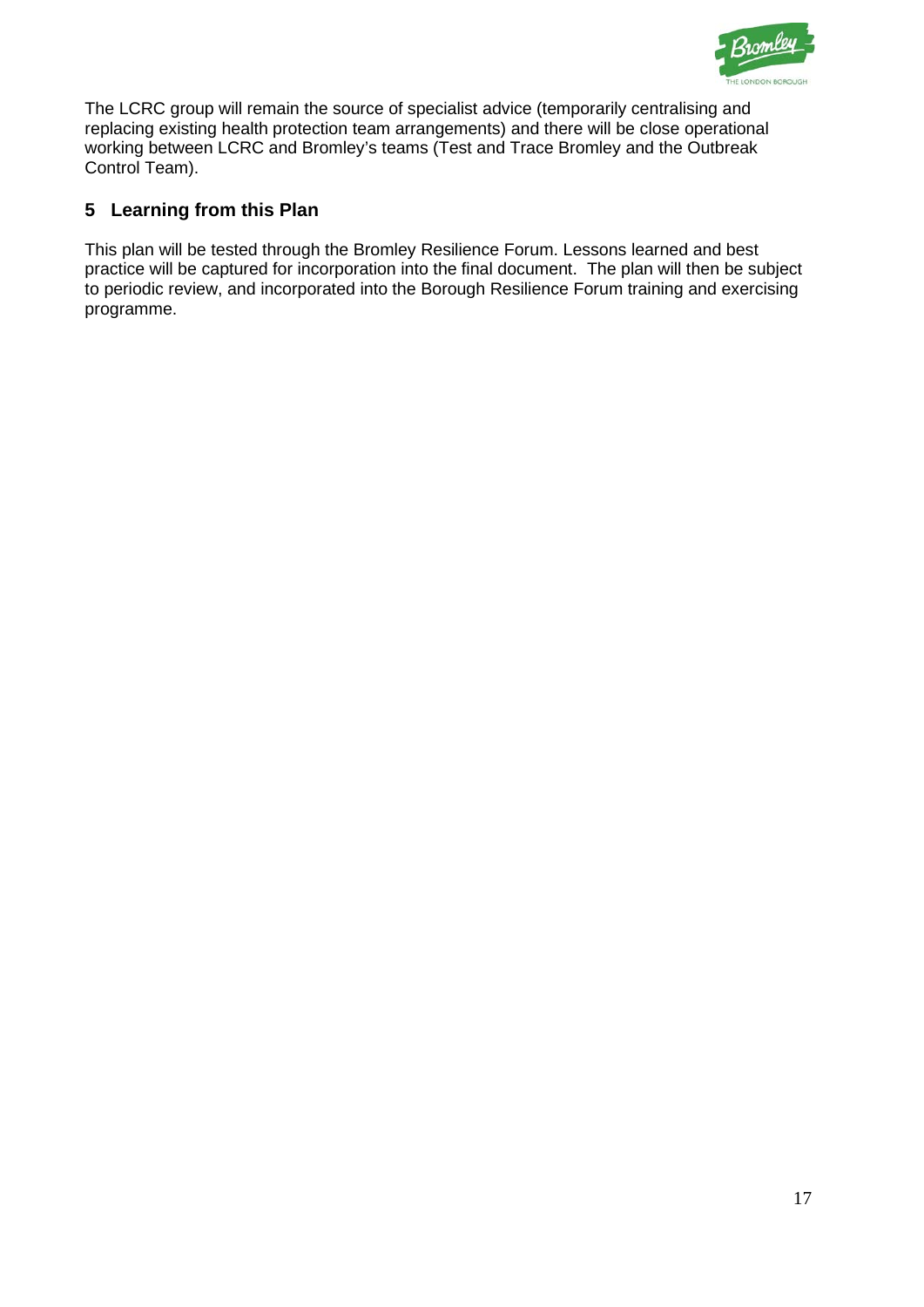

**Appendix 1. Joint agreement LCRC and Local Authority**

# **Joint Agreement between the PHE London Coronavirus Response Centre and London Local Authorities for supporting the management of COVID-19 outbreaks and complex settings**

**Version: 5 Date: 5th June 2020 Review date: 6th July 2020**

#### **OVERVIEW**

This joint agreement provides a framework for joint working between the PHE London Coronavirus Response Centre (LCRC) and the public health structures in London Local Authorities (LAs) for managing COVID-19 outbreaks, complex settings and community clusters.

This agreement will be kept under monthly review initially due to the rapidly changing regional situation and guidance, and fluctuating capacity across the system. This document is therefore intended to be flexible and adaptable for local operation due to the different support and capacity arrangements available in local systems in London.

#### **RATIONALE FOR THE JOINT AGREEMENT**

- To have a joint collaborative and co-ordinated approach to supporting London settings including care homes, extra care housing and supported housing, local hospitals, workplaces, prisons, primary care settings, schools, nurseries and homeless hostels in managing COVID-19 outbreaks, reflected in councils' Local Outbreak Control Plans (LOCPs).
- To improve understanding and access to services, reduce transmission, protect the vulnerable and prevent increased demand on healthcare services
- To share outbreak information to facilitate appropriate measures
- To have a Single Point of Contact (SPoC) in LCRC and in each local authority to facilitate data flow, communication and follow up
- To provide consistent advice to settings and local public health teams

### **JOINT APPROACH**

The overarching joint approach to managing **complex settings and outbreaks** will be as follows:

- LCRC will receive notification from Tier 2, undertake a risk assessment and give advice and provide information to the setting on management of the outbreak;
- LCRC will manage cases and contacts, and provide advice on testing and infection control;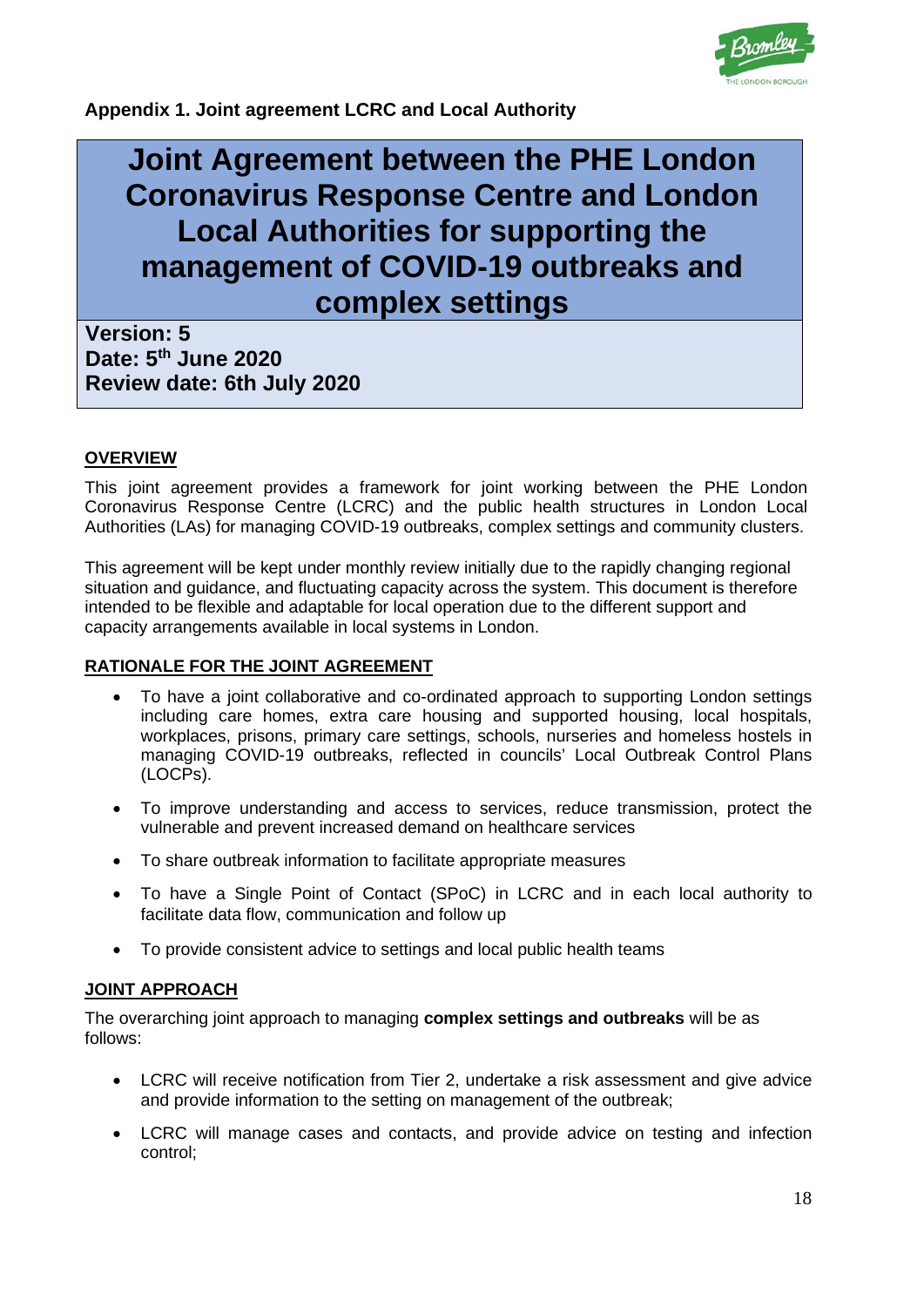

- LCRC will convene an Incident Management Team (IMT) if required;
- LCRC will inform the relevant local authority SPoC;
- The local authority will follow-up and support the setting to continue to operate whilst managing the outbreak, including, if required, support with infection prevention and control measures and PPE access;
- The local authority will support wider aspects of the response, such as support for any vulnerable contacts who are required to self-isolate, as per London's 6 Point Plan and national 7 themes of outbreak management plans.

The overarching joint approach to managing **community clusters** will be as follows:

- The local authority or LCRC will receive notification from Level 2
- The local authority will inform the LCRC SPoC/LCRC will inform the local authority SPoC
- The local authority will convene an IMT
- The local authority will provide support to the community
- LCRC will support the local authority in their risk assessment of and response to an identified community cluster

#### **CONTACT DETAILS FOR SINGLE POINT OF CONTACT (SPOC)**

SPoC for PHE LCRC is [LCRC@phe.gov.uk](mailto:LCRC@phe.gov.uk)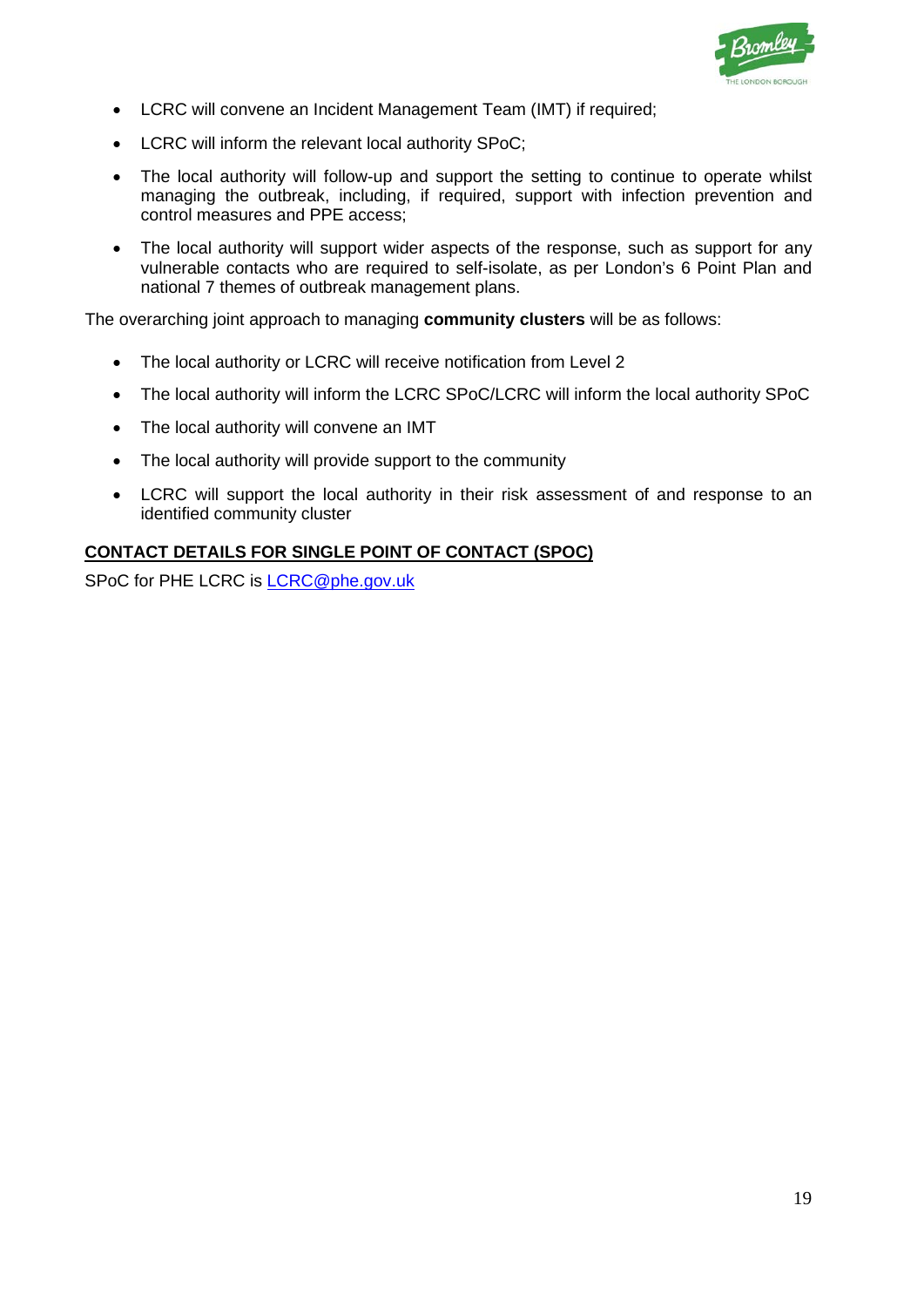

## **Appendix 2. Outline of Bromley Standard Operating Procedures for managing Community Clusters**

| <b>Source of concern</b>   |                                                                                                                                                                                                                            |
|----------------------------|----------------------------------------------------------------------------------------------------------------------------------------------------------------------------------------------------------------------------|
|                            | A number of positive tests in a locality or a common site or activity<br>Notification from Level 2<br>Symptoms of Covid-19/ requests for tests from a number of people tests in a<br>locality or a common site or activity |
|                            |                                                                                                                                                                                                                            |
| Action<br><b>HPU/Local</b> | Follow PHE guidelines on isolating cases, PPE and cleaning                                                                                                                                                                 |
|                            | Inform Bromley SPoC                                                                                                                                                                                                        |
|                            |                                                                                                                                                                                                                            |
| <b>LCRC</b>                | Receive notification from Level 2                                                                                                                                                                                          |
|                            | Gather information and undertake a risk assessment with the setting<br>Inform Bromley SPoC                                                                                                                                 |
|                            | Provide advice and manage cases and contacts, testing and infection control                                                                                                                                                |
|                            | Provide information materials to the setting                                                                                                                                                                               |
|                            | Recommend ongoing control measures                                                                                                                                                                                         |
|                            | Convene IMT if required or refer to local team                                                                                                                                                                             |
| <b>Local authority</b>     |                                                                                                                                                                                                                            |
|                            | Dana da a tha anns an chun an chuid ann an chuid ann an chuid                                                                                                                                                              |

Prevention work and respond to enquiries

- Regular Newsletter has been delivered to all Bromley residents
- Training for volunteers.
- Volunteer hub run by Community Links rather than LB Bromley to enhance trust.

Communication with local community

- Worked with local agencies to identify list of vulnerable groups
- Contact list of local voluntary and community sector and other agencies who have relationship of trust with vulnerable groups
- Determine whether a mobile or hyper-local testing unit is required
	- Access to local MTU and additional mobile MTU is clarified in Appendix 3.

Liaise with the local CCG/ GP and other health providers

• Where appropriate a local GP will be on the on the Incident Management Team

Infection control follow up

- Consider doing contact tracing using local resources (e.g. EHOs) rather than PHE team where there may be issues of trust
- Convene Local IMT if required
	- Membership of IMT: Core team would be DPH, Consultants in Public Health, Infection Control Nurse and Comms lead. Additional members depending on site of outbreak may include GP, Reps from Housing, VCS, Social Care (Adult) & Environmental Health

### **Data and reporting**

Data in CTAS and HPZone Local Datahub with continuous surveillance

Reported centrally and to LA on a weekly basis

- Data on which schools local vulnerable children attend
- SITREP as spreadsheet on SharePoint so can be kept updated and used for daily reports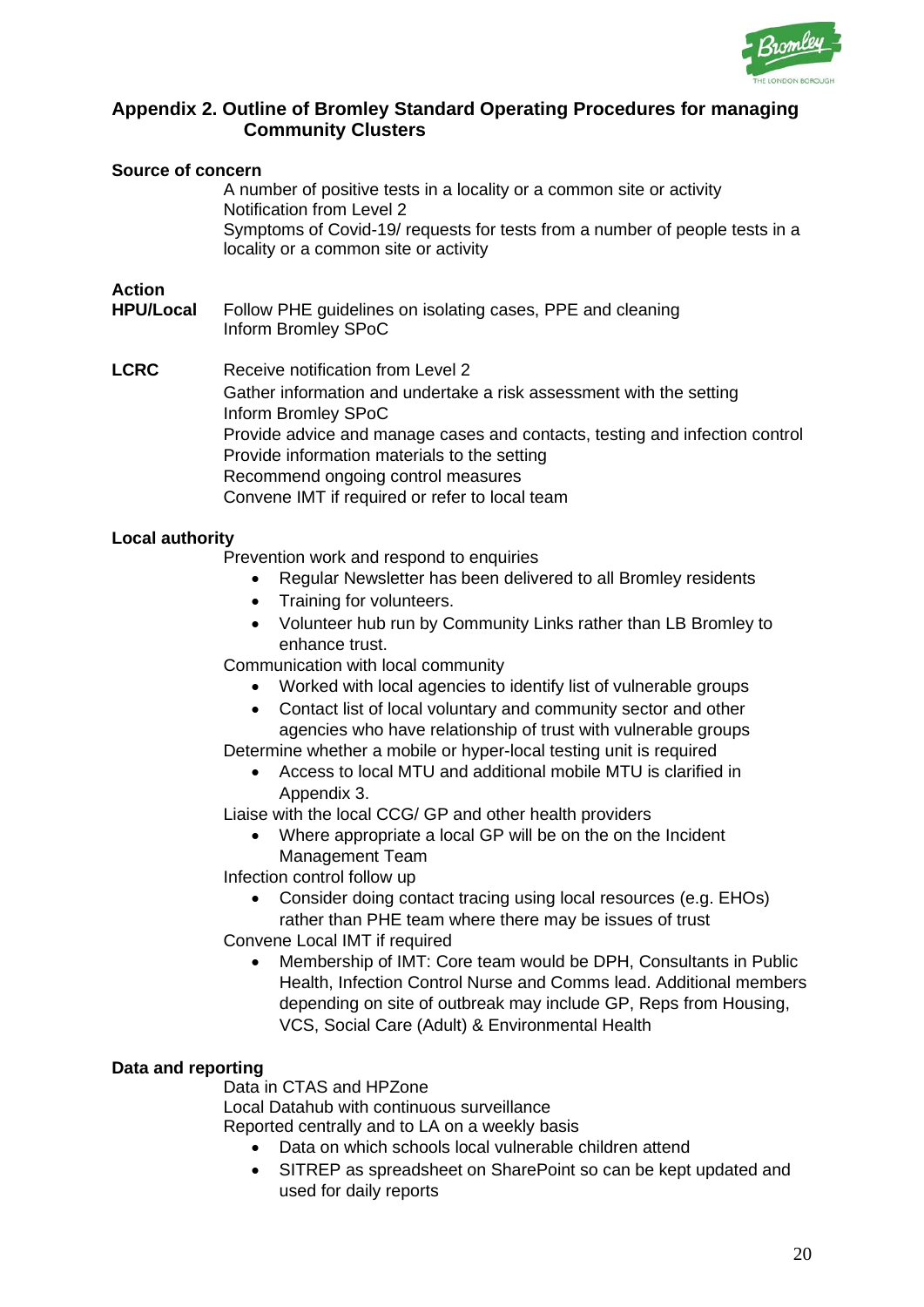

**Comms** Local Comms Toolkit is aligned with that from London Councils and GLA. Key resources will also be in pictorial form with translations as needed – Local postcards with key messages to circulate to surrounding area can be ready within 24 hours. Also develop easy read communications. Care not to stigmatise a community affected by an outbreak. Key Message is "Keep London/Borough/Place/ Families etc. Safe"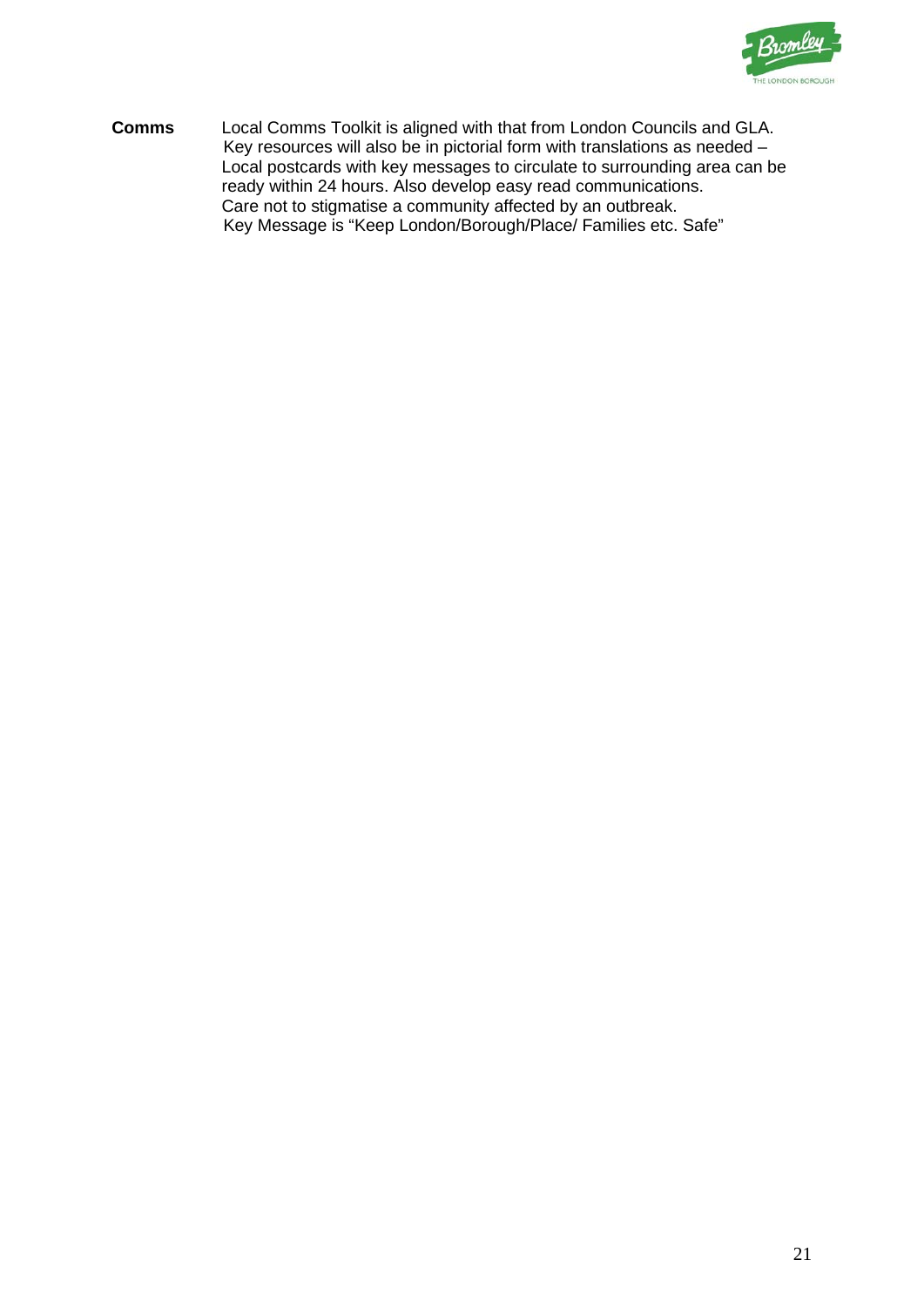

# **Appendix 3. Mobile Testing Units. Guidance for Regional Coordination Groups and the directing of Mobile Testing Units (MTUs)**

# **1. Purpose and objectives**

The Government has built a national infrastructure for COVID-19 testing, with the aim to expand the reach of testing across the UK. Mobile testing is one of a suite of testing capabilities which has been developed.

Mobile testing is an agile capability that allows temporary testing sites to be set up quickly to serve communities on a rolling basis. The Mobile Testing Units (MTU) have been designed as a flexible testing capability that can respond to most situations. There are some situations in which MTUs are not the most appropriate testing capability.

The high-level direction and supply of MTUs sits with the DHSC, with decisions around their daily deployment being made at a London wide level by the MTU Deployment Cell. The MTU Cell directs the movement of MTUs, but with greater input from Directors of Public Health (DPH). While DPHs will have the power to direct MTUs in response to outbreaks, the decision to do so will be taken together with London Covid Response Cell (LCRC), building on the existing model and the learned experience and familiarity with the capability held by MTU Cell.

# **2. What is a Mobile Testing Unit?**

An MTU provides a clinically assured, stand-alone testing capability in the community. It is an adapted standard white van that can be used in a variety of different settings and setups to deliver testing where needed

The MTU comprises a van with pop-up shelters and an integral traffic management system. It can operate at varying scales in order to best serve the community, with a standard capacity of up to 500 tests per day. The number of tests that can be completed in a day depends on the size of the site, the ratio of vehicle to pedestrian subjects, the hours of operation and the distance it has to travel form the host Regional Testing Centre.

A smaller unit, without the need for parking spaces except for the unit, is now being added to the capability.

MTUs use RTS as supply and delivery hubs, moving between the RTS and selected sites in the community. Tests undertaken by the MTUs are returned to Regional Testing Centres and are managed as Pillar 2 tests.

More detail on the operation of an MTU is set out in Annex A.

# **3. The Mobile Testing Unit National Distribution**

Mobile Testing Units will be allocated into three main groups:

• **Regionally Allocated MTUs** – MTUs allocated by Region for routine scheduling by the MTU cell under the auspices of the DsPH

• **Regional Reserve MTUs** – MTUs kept in Reserve by the MTU Cell to meet Local Outbreaks("next-day-testing") and to provide immediate Resilience in case of MTU failure (break down etc)

**Strategic Reserve MTUs** – c30 MTUs, regionally dispersed but scheduled and operated centrally by the DHSC. The Strategic Reserve will meet Nationally Generated Demand and may be deployed in support of Local Outbreaks when requested to provide surge capacity.

The initial deployment of MTUs is being expanded through June and early July. This will result in 16 MTUs in London. (approx. one per two councils by 13<sup>th</sup> July 2020.

# **4. The Roles and Responsibilities of London MTU Cell**

While the ultimate powers to direct an MTU will remain with DHSC, decisions around where to place vehicles and direct their movements will continue to be planned by the London MTU Cell with input from the DsPH. To support the DsPH in the delivering their statutory requirement the MTU Cell will have four primary roles relating to MTU deployment: The MTU Cell will: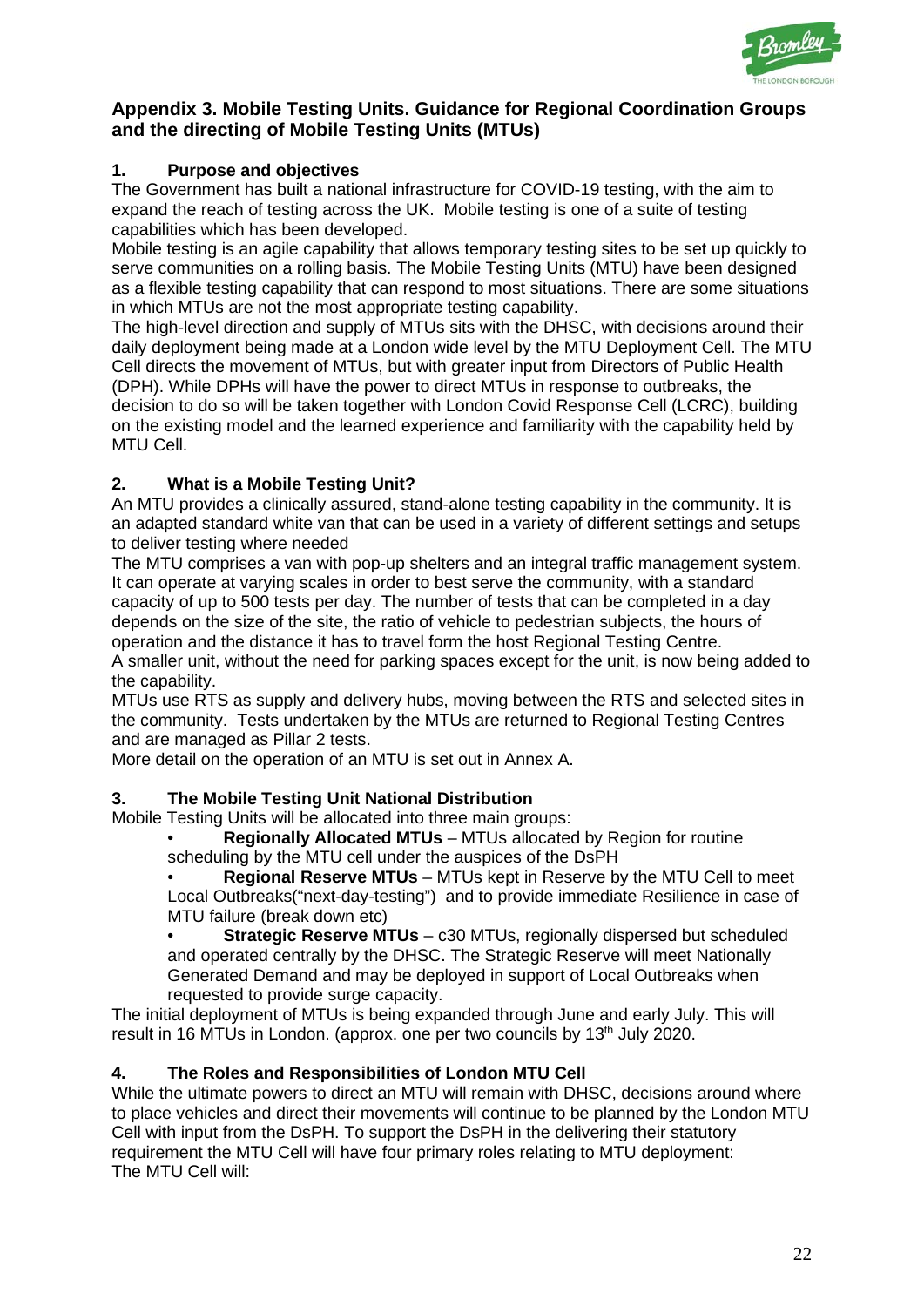

- Work with regional stakeholders to collate testing demand requests and determine where and when an MTU is needed on a routine basis. The MTU Cell will maintain a forecast out to at least 5 days including associated site permissions and access; ensuring this is delivered when the MTU attends at each site.
- Maintain a Reserve of at least 2 MTUs at any time from within the London's allocation of vehicles.
- Respond to areas of urgent need, informed by LCRC/LA IMTs, under the direction of DsPH. This may draw upon the London Reserve vehicles.
- Identify and agree local sites for MTU use and establish a broad portfolio of sites that can be accessed routinely or in times of urgent need.

Should a crisis or outbreak arise, the DHSC may deploy additional units from the Strategic Reserve to an area on a temporary basis if the Regional Reserve is not enough. These may be requested urgently by the MTU Cell and/or DsPH to provide surge capacity when demand exceeds London capacity.

At all times, the MTU Cell will remain accountable to DsPH.

#### **5. Pre-Planning**

Boroughs need to identify a network of sites that cover all areas of the Borough as possible sites for MTU deployment. This work could also review sites suitable for alternate day deployment of MTUs using the following criteria:

Accessible for all – fit with existing outreach services/ JSNA priorities

- Social vulnerability link to find and treat service
- Hard to reach groups
- Lack of digital access
- Language barriers
- HMOs/overcrowding
- Physical access to testing sites low car ownership

Meets potential local surge in prevalence

- High demand in local areas
- Communities with outbreaks
- Workplaces
- Population needs and behaviour/ any groups less likely to comply with social distancing

Suitability of site (see appendices 1-3).

For the smaller units you do not need on-site parking, except for the van.

#### **6. Mobile Testing Unit deployment for large local outbreaks**

London Coronavirus Response Cell (LCRC) (Incident Management Team) or LA Incident Management Team (IMT) or DPH identifies a situation (either through data or notification from DPH) where an enhanced investigation will be required, e.g.:

- **School**
- Universities / halls of residence
- Other educational settings
- A complex workplace
- A place of worship, place of mass gathering once these are allowed

LA/ LCRC identifies a need for testing at scale to manage the situation/outbreak as per Standard Operating Procedures and joint agreement, taking into account the need for rapid testing, difficulties accessing the Regional Testing Site or scheduled MTU deployments in the local area, convenience and accessibility.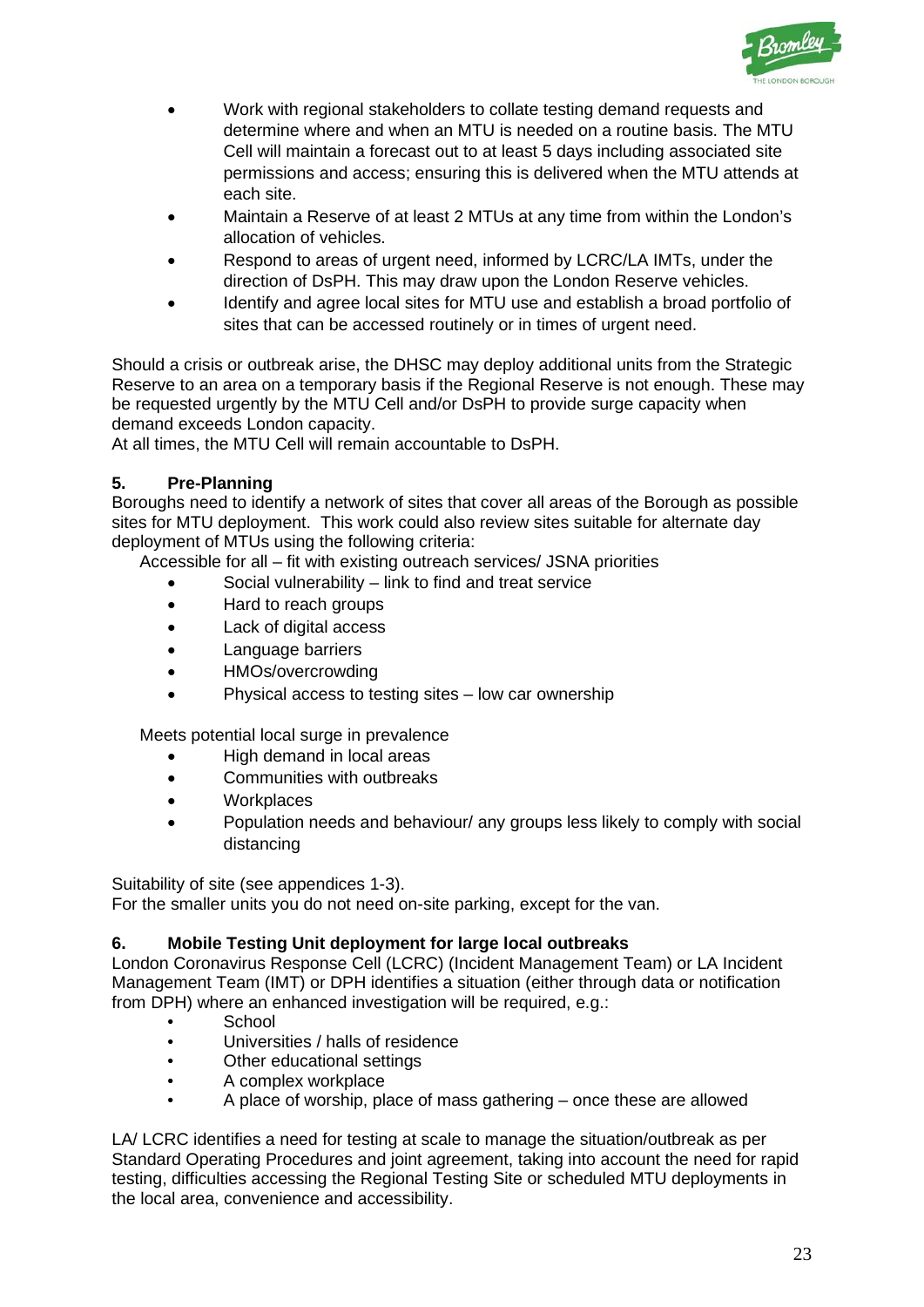

If the number of tests required for outbreak management cannot be met through the usual route of LCRC arranging PHE pillar 1 tests AND the scale of the outbreak is such that a local testing site is required, a decision will be taken by the DPH to request a MTU deployment the following day.

#### **Operational process:**

• The DPH notifies the mobile testing unit (MTU) cell of the need for an MTU the next day, the number of tests needed, the location for the deployment, and that a list will be provided of the names of those advised to attend.

• LA, working with the school, workplace, or other setting, contacts all people or parents of children requiring testing in writing ideally by email· These people attending the MTU will be provided with a test kit by the MTU.

LA confirms with mobile testing cell that the site meets the requirements (see DHSC guidance) for a full-scale MTU with vehicular accessor if a smaller MTU deployment is required (e.g. pedestrian only), and provides a list of names.

LA staff will support on the day to register people who attend but are not on the list of names provided in advance.

All testing will be as per national testing protocols and results entered onto SGSS and CTAS systems.

#### **Prioritisation**

In London, MTU numbers are increasing which will provide additional capacity to allow for DPH requested "next-day-testing" (NDT).

In the event that more than one borough requests urgent MTU deployment for the same day, and the number of reserve MTUs available is not sufficient to provide for these requests, a request can be made to access MTUs from the DHSC national reserve.

If required, there is also the ability to redeploy one or more of the MTUs that are operational in London to meet surge requirements. A decision on which MTUs to redeploy will be taken jointly by the LCRC on-call lead and the MTU DPH on-call lead in consultation with DHSC and military commanders responsible for MTU deployments.

Tasking should be according to the following priorities:

- 1. Homeless/hostels as this is a mobile population which it may be difficult to find in 24/48hrs time.
- 2. Community clusters
- 3. Care homes: residents and staff
- 4. Schools/ nurseries
- 5. Workplaces
- 6. Other

DPH/LCRC/IMT will decide if all those waiting for tests should be asked to self-isolate until tested and the results received.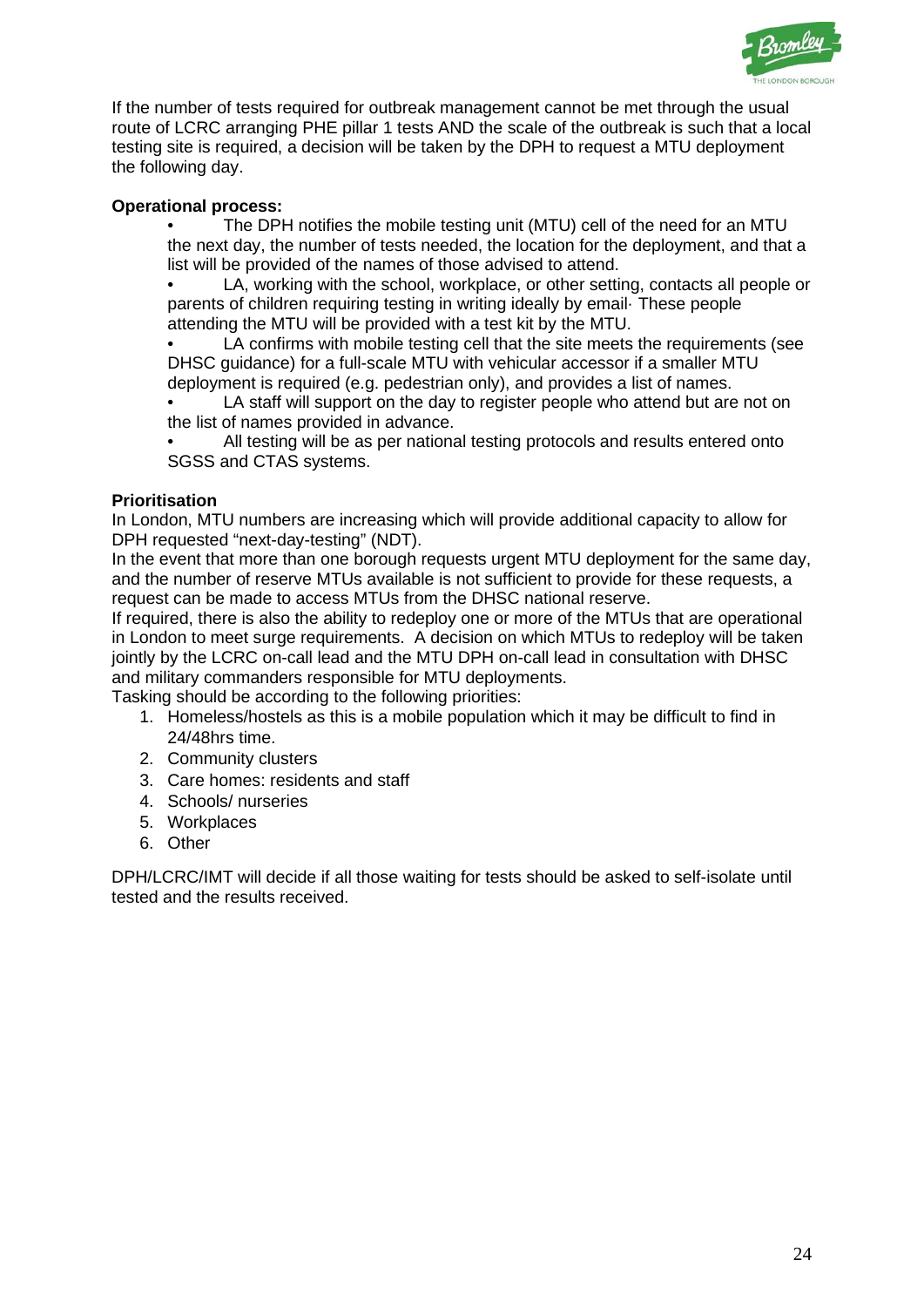

# **Appendix 4. Teams/Work Streams sitting under Bromley Outbreak Control Plan**

# **Test and Trace**

| <b>LA Role</b> |                                                                                                                                                                                                      | <b>Resourcing</b>                                            |
|----------------|------------------------------------------------------------------------------------------------------------------------------------------------------------------------------------------------------|--------------------------------------------------------------|
|                | Deliver a safe, effective and sustainable local arm of the national NHS<br>Test and Trace programme for Bromley, that supports and coordinates<br>with national and regional contact tracing efforts | Lead by Consultant<br>in Public Health<br>Medicine with lead |
|                | Set up systems                                                                                                                                                                                       | for Test and Trace                                           |
|                | Identify those needing further investigations                                                                                                                                                        | programme                                                    |
|                | Identify those in need of further support                                                                                                                                                            |                                                              |
|                | Direct local covid testing                                                                                                                                                                           |                                                              |

# **Data and Intelligence**

| <b>LA Role</b>                                                                                                                                                                                                                                                                                                                                                                                                                                                                                                                                                                                                                                                                                                                                                                                                                                                                           | <b>Resourcing</b>                                                                |
|------------------------------------------------------------------------------------------------------------------------------------------------------------------------------------------------------------------------------------------------------------------------------------------------------------------------------------------------------------------------------------------------------------------------------------------------------------------------------------------------------------------------------------------------------------------------------------------------------------------------------------------------------------------------------------------------------------------------------------------------------------------------------------------------------------------------------------------------------------------------------------------|----------------------------------------------------------------------------------|
| Identify different sources of data and how to access this data in timely<br>fashion<br>Establish a local data-hub to co-ordinate and communicate local<br>information and data on tracing and testing in the local area<br>Develop local approach to managing different data sources and checking<br>$\bullet$<br>accuracy, completeness, timeliness<br>Detect in a timely manner new cases and situations by type of institution<br>(Patterns of SARS-COV2 transmission)<br>Identify audiences for reports and processes which data will feed into<br>Develop regular surveillance reports and agree triggers for escalation<br>Scope and set up early warning communication (Early detection of new<br>cases)<br>Monitor local interventions and outbreak response (efficiency and gaps<br><i>identified</i> )<br>To monitor impacts of COVID-19 on health, inequalities and the local | Lead by Consultant<br>in Public Health lead<br>for Public Health<br>Intelligence |
| economy (need for mitigation identified)                                                                                                                                                                                                                                                                                                                                                                                                                                                                                                                                                                                                                                                                                                                                                                                                                                                 |                                                                                  |

#### **Outbreak Prevention Team**

| <b>LA Role</b> |                                                         | <b>Resourcing</b> |
|----------------|---------------------------------------------------------|-------------------|
|                | Identify high risk areas requiring infection prevention | Lead by Head of   |
|                | Build prevention capacity                               | Vascular Disease  |
|                | Management of Health Protection queries                 | Prevention        |
|                | Act as SARS-COV-2 infection prevention expert resource  | Programme         |

#### **Communications and Engagement**

| <b>LA Role</b>                                                                                                     | <b>Resourcing</b>           |
|--------------------------------------------------------------------------------------------------------------------|-----------------------------|
| Raise awareness & generate community understanding<br>٠                                                            | Lead by                     |
| Promote the Government's communications messages via existing<br>$\bullet$<br>channels                             | Communications<br>Executive |
| Engage with partners, VCS and other agencies to spread the message<br>٠                                            |                             |
| Regular engagement and sharing of best practice among LAs<br>$\bullet$                                             |                             |
| Targeted and bespoke local communications - via existing partnerships<br>$\bullet$                                 |                             |
| and channels, or via development of targeted, local guides and<br>communications material for hard to reach groups |                             |
| Commissioning of additional insight gathering activities (surveys, forums,<br>$\bullet$                            |                             |
| workshops etc.) to gather intelligence                                                                             |                             |
| Easy read versions of key literature                                                                               |                             |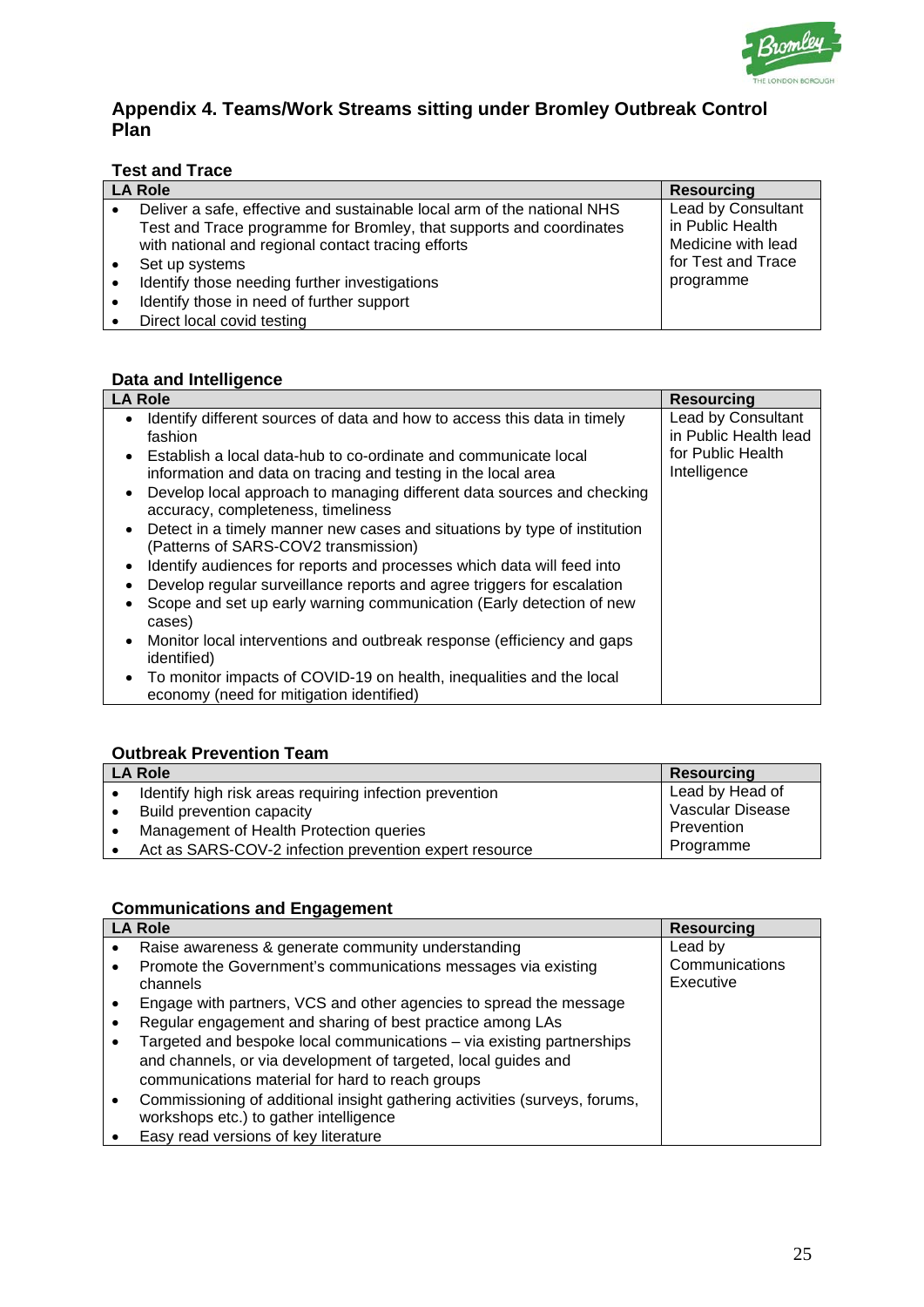

# **Outbreak Control Team**

| <b>LA Role</b> |                                                                                 | <b>Resourcing</b>                      |
|----------------|---------------------------------------------------------------------------------|----------------------------------------|
|                | Adapt national and regional guidance for local use - develop local              | Lead by Consultant<br>in Public Health |
|                | Standard Operating Procedures (SOPs) and circulate to key partners<br>regularly | Medicine with lead                     |
| $\bullet$      | Propose working arrangements and governance for sharing resource                | for Test and Trace                     |
|                | between Public Health and Environmental Health teams recognising the            | programme                              |
|                | likely need for surge capacity                                                  |                                        |
|                | Respond to incidents – declare incidents, outbreaks and convene incident        |                                        |
|                | management teams (IMT) as needed and identify IMT members for each              |                                        |
|                | outbreak scenario                                                               |                                        |
| $\bullet$      | Enforcement – coordinate with the Health Protection Covid Board in taking       |                                        |
|                | control and enforcement measures as circumstances arise                         |                                        |
|                | Reporting – record and report on incidents                                      |                                        |